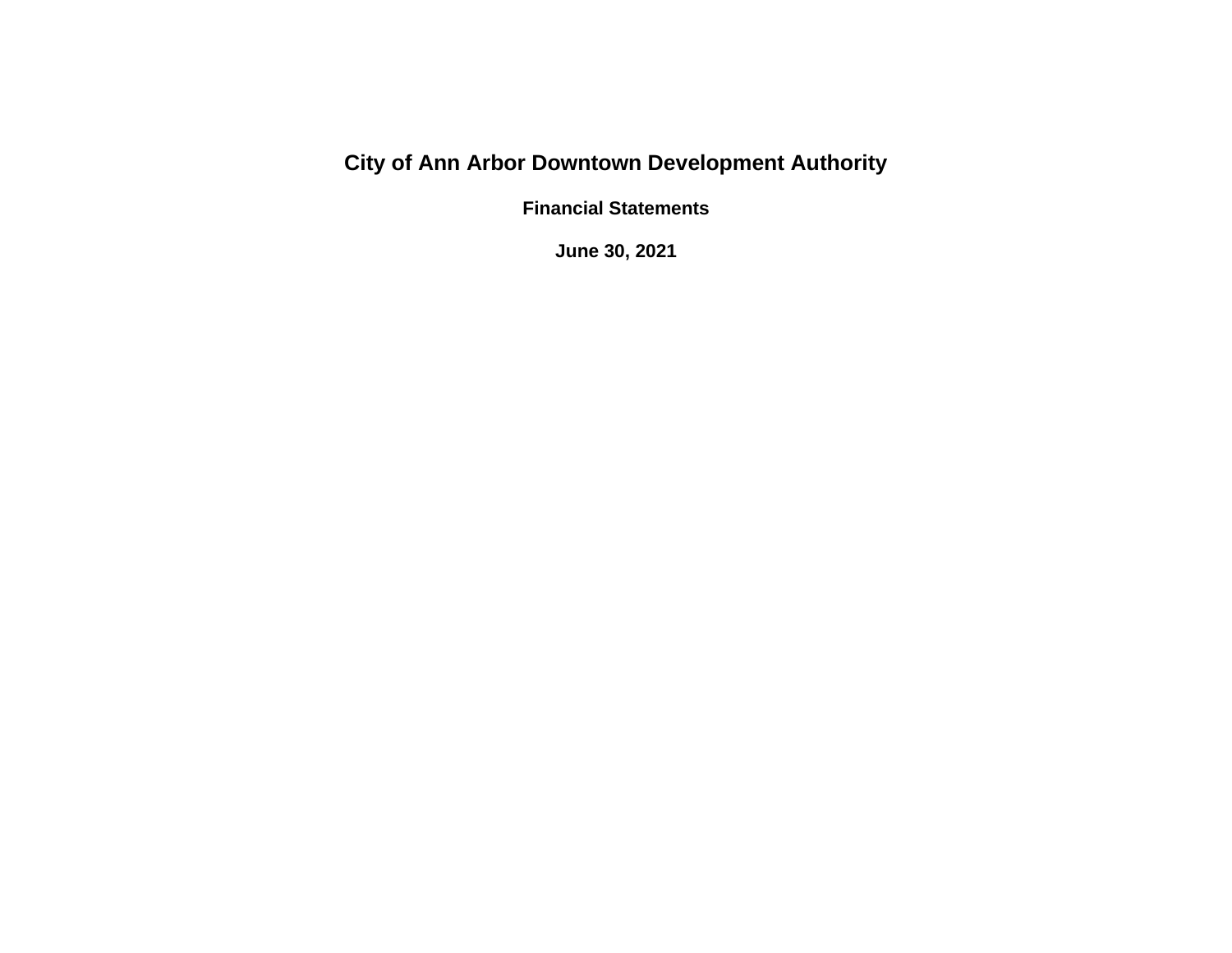# **Table of Contents**

| <b>Section</b> |                                                                                                                                                                                                           | Page               |
|----------------|-----------------------------------------------------------------------------------------------------------------------------------------------------------------------------------------------------------|--------------------|
| 1              | <b>List of Board of Directors</b>                                                                                                                                                                         | $1 - 1$            |
| $\overline{2}$ | <b>Independent Auditors' Report</b>                                                                                                                                                                       | $2 - 1$            |
| 3              | <b>Management's Discussion and Analysis</b>                                                                                                                                                               | $3 - 1$            |
| 4              | <b>Basic Financial Statements</b>                                                                                                                                                                         |                    |
|                | Government-wide Financial Statements<br><b>Statement of Net Position</b><br><b>Statement of Activities</b>                                                                                                | $4 - 1$<br>$4 - 2$ |
|                | <b>Fund Financial Statements</b><br><b>Governmental Funds</b>                                                                                                                                             |                    |
|                | <b>Balance Sheet</b><br>Reconciliation of Fund Balances of Governmental                                                                                                                                   | $4 - 3$            |
|                | <b>Funds to Net Position of Governmental Activities</b>                                                                                                                                                   | $4 - 4$            |
|                | Statement of Revenues, Expenditures and Changes in Fund Balances<br>Reconciliation of the Statement of Revenues, Expenditures and Changes                                                                 | $4 - 5$            |
|                | in Fund Balances of Governmental Funds to the Statement of Activities                                                                                                                                     | $4 - 6$            |
|                | Notes to the Financial Statements                                                                                                                                                                         | $4 - 7$            |
| 5              | <b>Required Supplementary Information</b>                                                                                                                                                                 |                    |
|                | <b>Budgetary Comparison Schedule</b>                                                                                                                                                                      |                    |
|                | General fund<br>Parking fund                                                                                                                                                                              | $5 - 1$<br>$5 - 2$ |
|                |                                                                                                                                                                                                           |                    |
| 6              | Report on Internal Control Over Financial Reporting and on Compliance and<br>Other Matters Based on an Audit of Financial Statements Performed in Accordance<br><b>With Government Auditing Standards</b> | $6 - 1$            |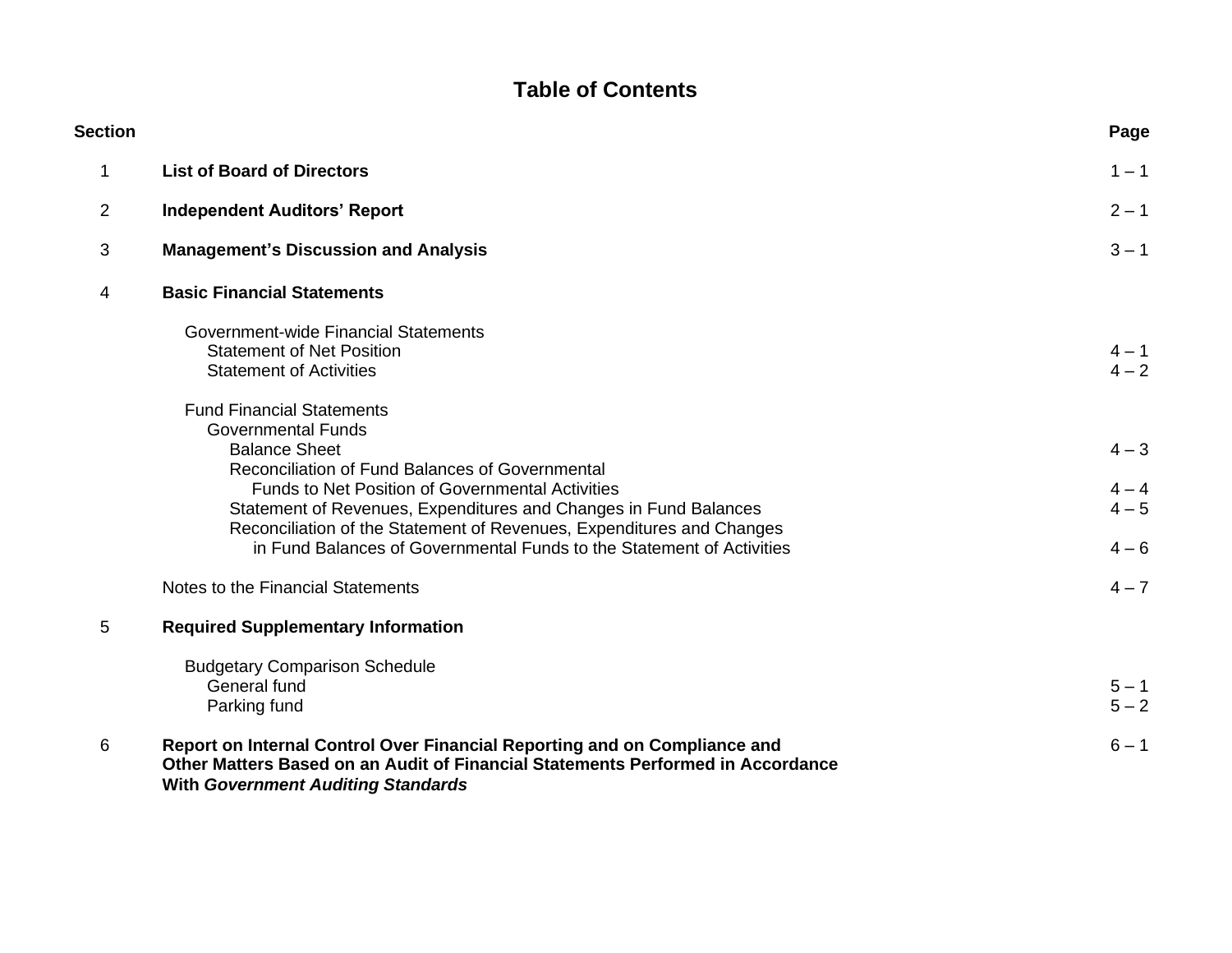# **City of Ann Arbor Downtown Development Authority List of Board of Directors June 30, 2021**

Jessica A.S. Letaw - Chair

Tyler Kinley - Vice Chair

Marie Klopf - Treasurer

Darren McKinnon - Secretary

Micah Bartelme

Alexandra Dieck

Robert Guenzel

Ji Hye Kim

Jonathon Massey

Molly McFarland

Rishi Narayan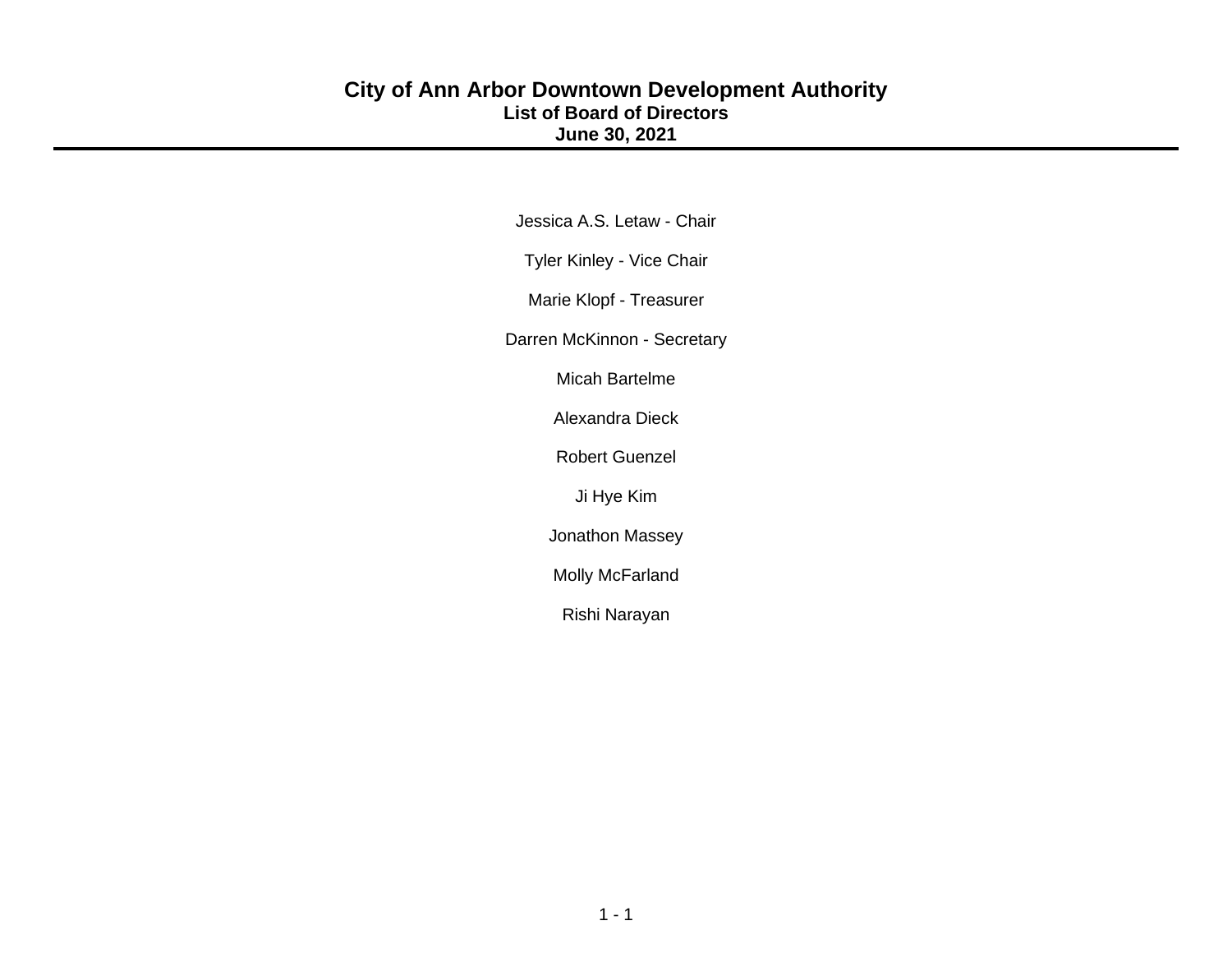

800.968.0010 | yeoandyeo.com

# **Independent Auditors' Report**

Board of Directors City of Ann Arbor Downtown Development Authority Ann Arbor, Michigan

### **Report on the Financial Statements**

We have audited the accompanying financial statements of the governmental activities and each major fund of the City of Ann Arbor Downtown Development Authority (a component unit of the City of Ann Arbor, Michigan), as of and for the year ended June 30, 2021, and the related notes to the financial statements, which collectively comprise the Authority's basic financial statements as listed in the table of contents.

# **Management's Responsibility for the Financial Statements**

Management is responsible for the preparation and fair presentation of these financial statements in accordance with accounting principles generally accepted in the United States of America; this includes the design, implementation, and maintenance of internal control relevant to the preparation and fair presentation of financial statements that are free from material misstatement, whether due to fraud or error.

### **Auditors' Responsibility**

Our responsibility is to express opinions on these financial statements based on our audit. We conducted our audit in accordance with auditing standards generally accepted in the United States of America and the standards applicable to financial audits contained in *Government Auditing Standards*, issued by the Comptroller General of the United States. Those standards require that we plan and perform the audit to obtain reasonable assurance about whether the financial statements are free from material misstatement.

An audit involves performing procedures to obtain audit evidence about the amounts and disclosures in the financial statements. The procedures selected depend on the auditors' judgment, including the assessment of the risks of material misstatement of the financial statements, whether due to fraud or error. In making those risk assessments, the auditor considers internal control relevant to the entity's preparation and fair presentation of the financial statements in order to design audit procedures that are appropriate in the circumstances, but not for the purpose of expressing an opinion on the effectiveness of the entity's internal control. Accordingly, we express no such opinion. An audit also includes evaluating the appropriateness of accounting policies used and the reasonableness of significant accounting estimates made by management, as well as evaluating the overall presentation of the financial statements.

We believe that the audit evidence we have obtained is sufficient and appropriate to provide a basis for our audit opinions.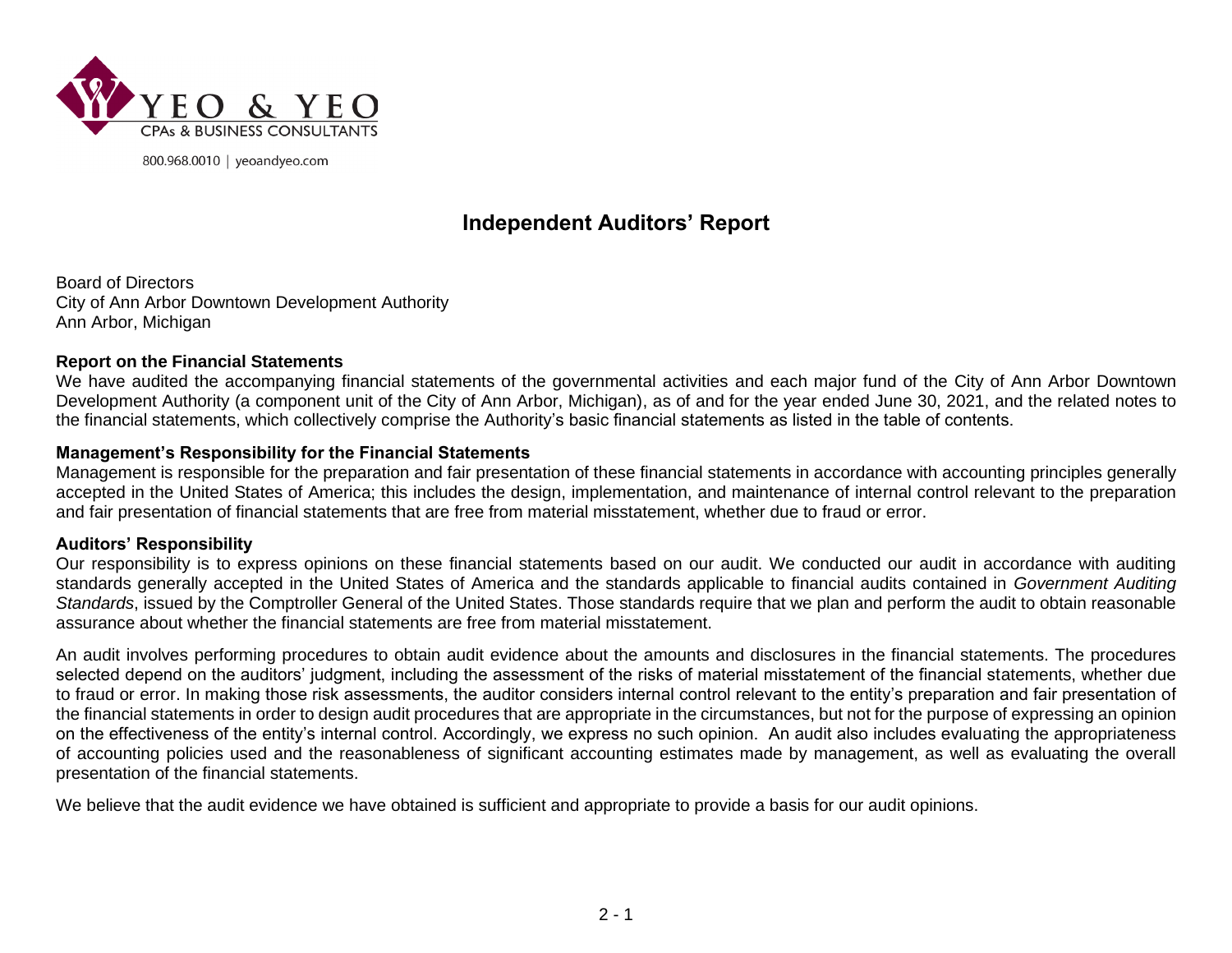# **Opinions**

In our opinion, the financial statements referred to above present fairly, in all material respects, the respective financial position of the governmental activities, and each major fund of the City of Ann Arbor Downtown Development Authority, as of June 30, 2021, and the respective changes in financial position, for the year then ended in accordance with accounting principles generally accepted in the United States of America.

#### **Other Matters**

#### **Required Supplementary Information**

Accounting principles generally accepted in the United States of America require that the management's discussion and analysis and budgetary comparison information, as identified in the table of contents, be presented to supplement the basic financial statements. Such information, although not a part of the basic financial statements, is required by the Governmental Accounting Standards Board, who considers it to be an essential part of financial reporting for placing the basic financial statements in an appropriate operational, economic, or historical context. We have applied certain limited procedures to the required supplementary information in accordance with auditing standards generally accepted in the United States of America, which consisted of inquiries of management about the methods of preparing the information and comparing the information for consistency with management's responses to our inquiries, the basic financial statements, and other knowledge we obtained during our audit of the basic financial statements. We do not express an opinion or provide any assurance on the information, because the limited procedures do not provide us with sufficient evidence to express an opinion or provide any assurance.

### **Other Reporting Required by** *Government Auditing Standards*

In accordance with *Government Auditing Standards*, we have also issued our report dated October 25, 2021 on our consideration of the City of Ann Arbor Downtown Development Authority's internal control over financial reporting and on our tests of its compliance with certain provisions of laws, regulations, contracts, and grant agreements and other matters. The purpose of that report is solely to describe the scope of our testing of internal control over financial reporting and compliance and the results of that testing, and not to provide an opinion on the effectiveness of the City of Ann Arbor Downtown Development Authority's internal control over financial reporting or on compliance. That report is an integral part of an audit performed in accordance with *Government Auditing Standards* in considering the City of Ann Arbor Downtown Development Authority's internal control over financial reporting and compliance.

yeo & yeo, P.C.

Ann Arbor, MI October 25, 2021

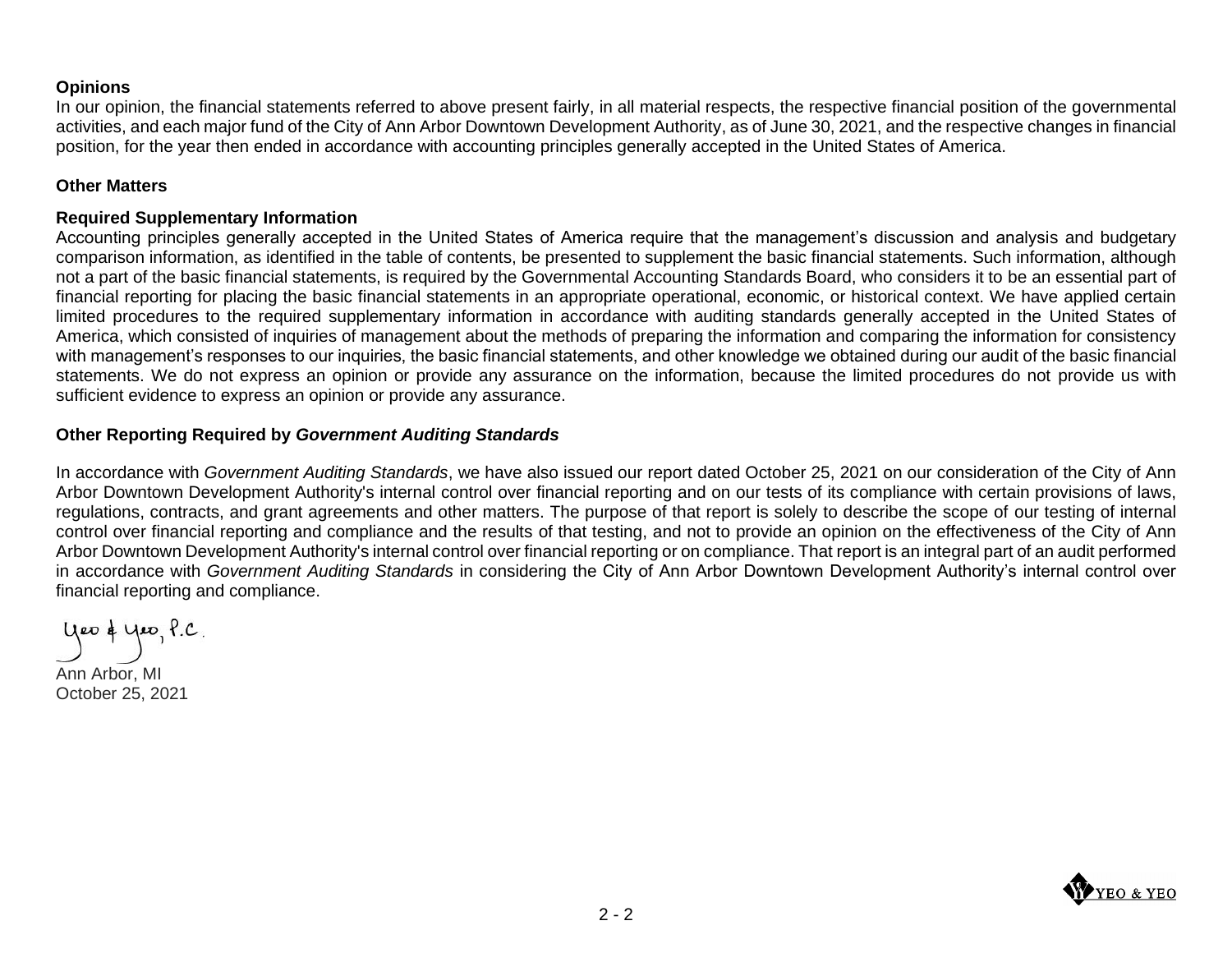# **City of Ann Arbor Downtown Development Authority Management's Discussion and Analysis June 30, 2021**

This section of the Downtown Development Authority's (the "Authority") financial report presents a discussion and analysis of the Authority's financial performance for the fiscal year ended June 30, 2021. This discussion has been prepared by management along with financial statements and related footnote disclosures and should be read in conjunction with, and is qualified in its entirety by, the financial statements and footnotes. This discussion and analysis is designed to focus on current activities, resulting change and currently known facts.

### **Using this Annual Report**

This annual report consists of a series of financial statements that focus on the financial condition of the unit of government and the results of its operation as a whole.

One of the most important questions asked about governmental finances is whether the unit of government as a whole is better off or worse off as a result of the year's activities. The key to understanding this question is the statement of net position and statement of activities that present financial information in a form similar to the private sector.

The statement of net position includes the Authority's assets, liabilities and net position. It is prepared under the accrual basis of accounting, whereby revenues and assets are recognized when levied or the service is provided and expenses and liabilities are recognized when others provide the service, regardless of when cash is exchanged. The Authority's net position is one indicator of the Authority's financial health. Over time, increases or decreases in net position indicate the improvement or erosion of the Authority's financial health.

|                                    | <b>Authority's Net Position</b> | <b>Percent</b>            |           |  |
|------------------------------------|---------------------------------|---------------------------|-----------|--|
|                                    | 2021                            | 2020                      | Change    |  |
| Assets                             |                                 | \$24,274,298 \$25,534,123 | $-4.93\%$ |  |
| Liabilities                        | 3,309,449                       | 3,203,831                 | 3.30%     |  |
| <b>Net position - unrestricted</b> | \$20,964,849                    | \$22,330,292              | $-6.11%$  |  |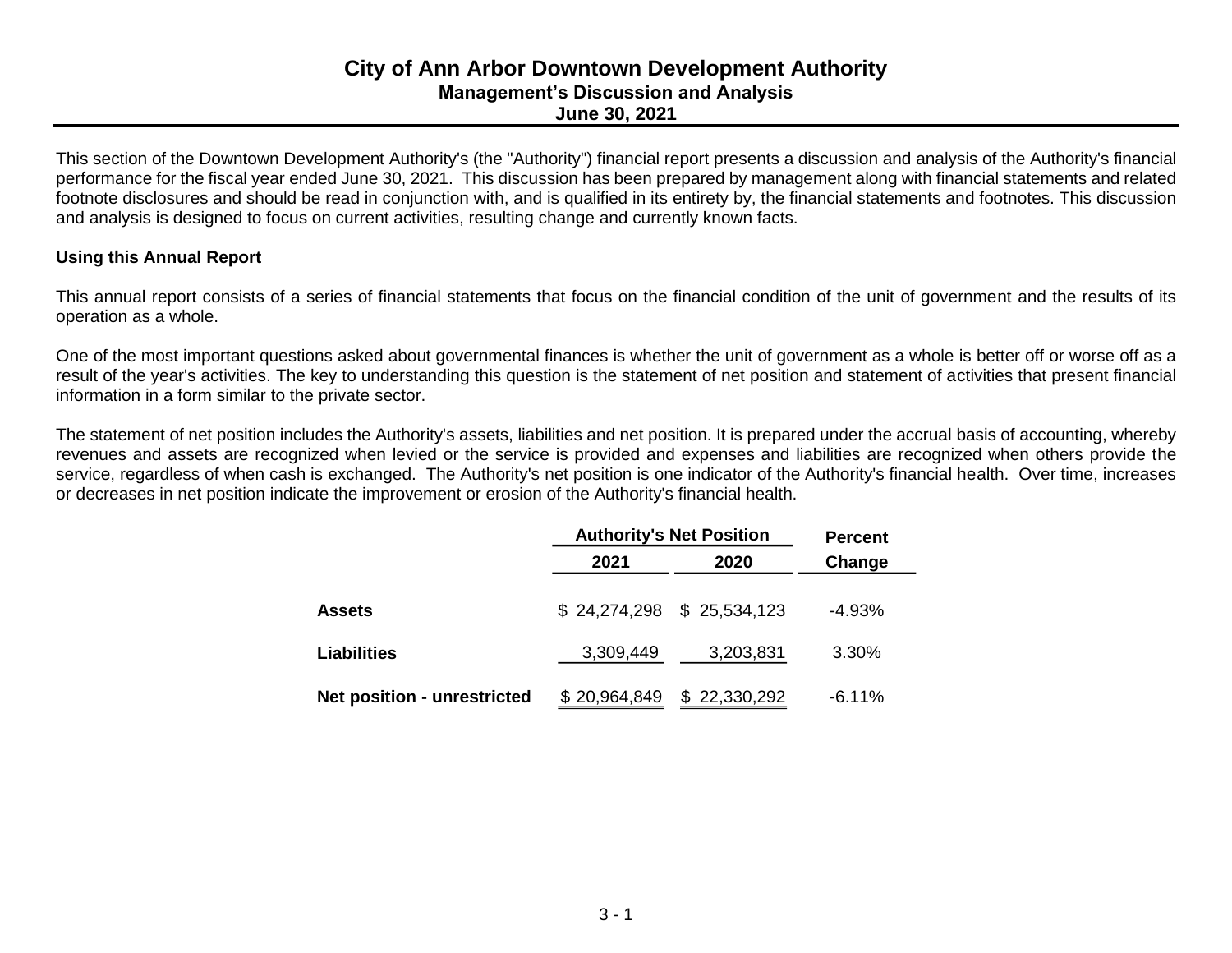#### **Assets**

The DDA's assets decreased by 4.93%. This is primarily attributed to the loss of parking revenues due to COVID-19 impacts.

*Cash*

The Authority maintains three depository accounts: one regular checking account for paying vendors, and two accounts for the receipt of parking revenues. The parking revenue accounts are swept into the DDA's investment account on a semi-weekly basis.

### *Investments at Fair Market Value*

The Authority's investments are managed by a bank trust department. These funds are invested within Public Act 20 of 1943 limitations and guidelines, as well as those restrictions established in the Authority's Investment Policy.

*Taxes Receivable* Represents amounts due for uncollected delinquent personal property taxes.

*Receivables*

Represents the amounts due from the parking customers for unpaid parking fees.

*Due from the City of Ann Arbor*

Represents the amount due to the Authority from the City of Ann Arbor for bond reimbursements, and cost sharing reimbursements on joint Authority/City construction projects.

# **Liabilities**

The liabilities for the Authority increased by 3.30% from the previous year. This is due to timing of vendor invoices, many of which are project related and are not likely to be consistent from year to year.

# *Accounts Payable*

Represents amounts due for goods and services received, but not paid for by the end of the fiscal year.

# *Accrued and Other Liabilities*

Represents amounts due to other organizations at the year-end, but not paid. Mostly construction retainages and parking operations related.

# *Long-term Liabilities*

This represents the amount due for the installment purchase agreement on parking equipment due in future years.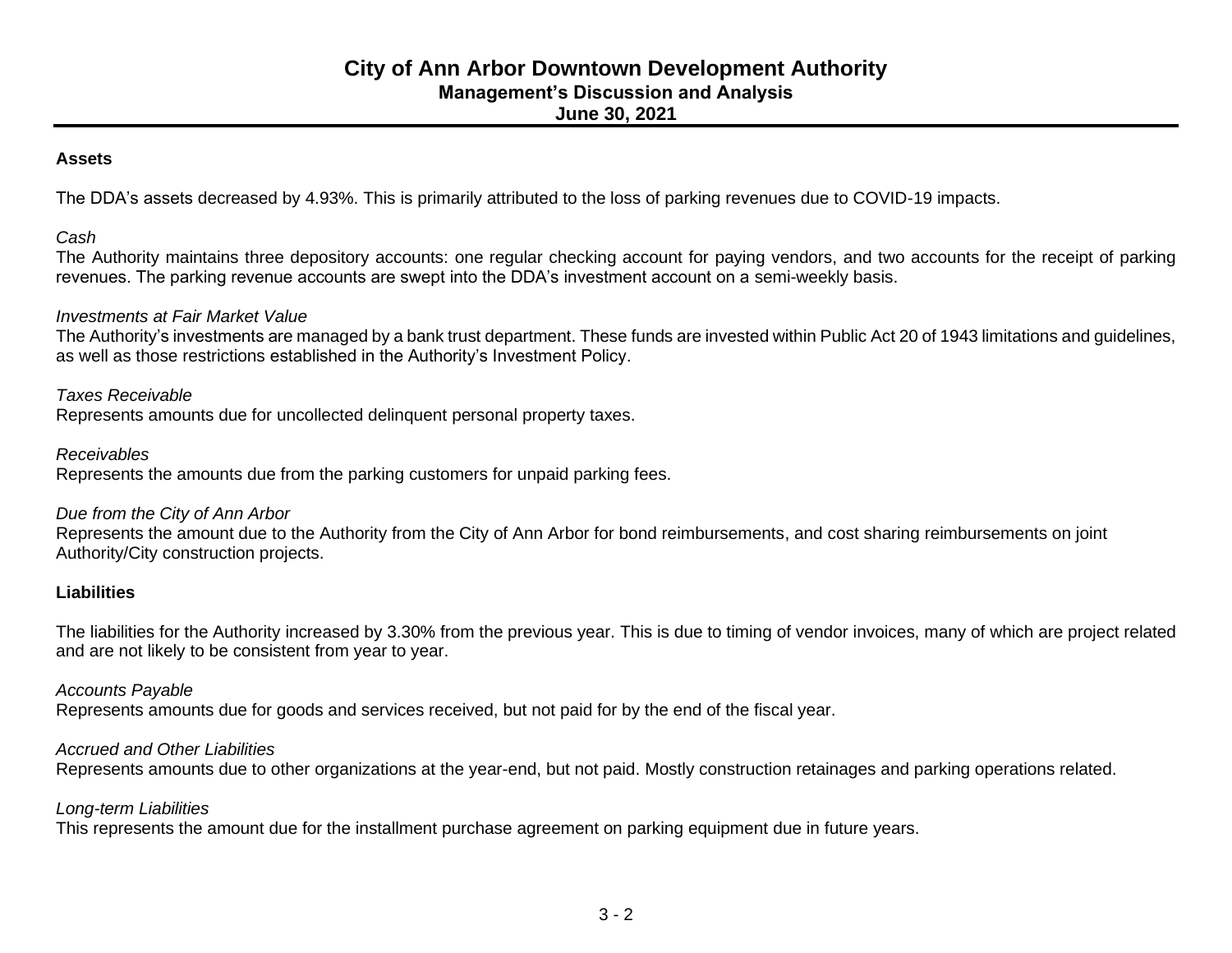# **Net Position**

Net position presents the difference between the Authority's assets and liabilities. Unrestricted net position represents those funds that are available to the Authority for use towards approved expenses.

|                                 | <b>Authority's Change</b><br>in Net Position | <b>Percent</b>  |           |  |
|---------------------------------|----------------------------------------------|-----------------|-----------|--|
|                                 | 2021                                         | 2020            | Change    |  |
| <b>Revenues</b>                 |                                              |                 |           |  |
| <b>Property taxes</b>           | \$<br>7,348,754                              | \$<br>7,017,231 | 4.72%     |  |
| Charges for services            | 12,304,093                                   | 19,533,127      |           |  |
| Charges -general government     | 3,910,224                                    | 5,074,228       |           |  |
| <b>Other Revenues</b>           | 574,687                                      | 476,647         |           |  |
| <b>Total revenues</b>           | 24, 137, 758                                 | 32,101,233      | $-24.81%$ |  |
| <b>Expenses</b>                 |                                              |                 |           |  |
| Downtown development            | 10,808,451                                   | 11,464,253      |           |  |
| Parking                         | 14,694,750                                   | 18,289,086      |           |  |
| <b>Total expenses</b>           | 25,503,201                                   | 29,753,339      | $-14.28%$ |  |
| <b>Change in net position</b>   | (1,365,443)                                  | 2,347,894       |           |  |
| Net position, beginning of year | 22,330,292                                   | 19,982,398      |           |  |
| Net position, end of year       | 20,964,849<br>\$                             | \$22,330,292    | $-6.11%$  |  |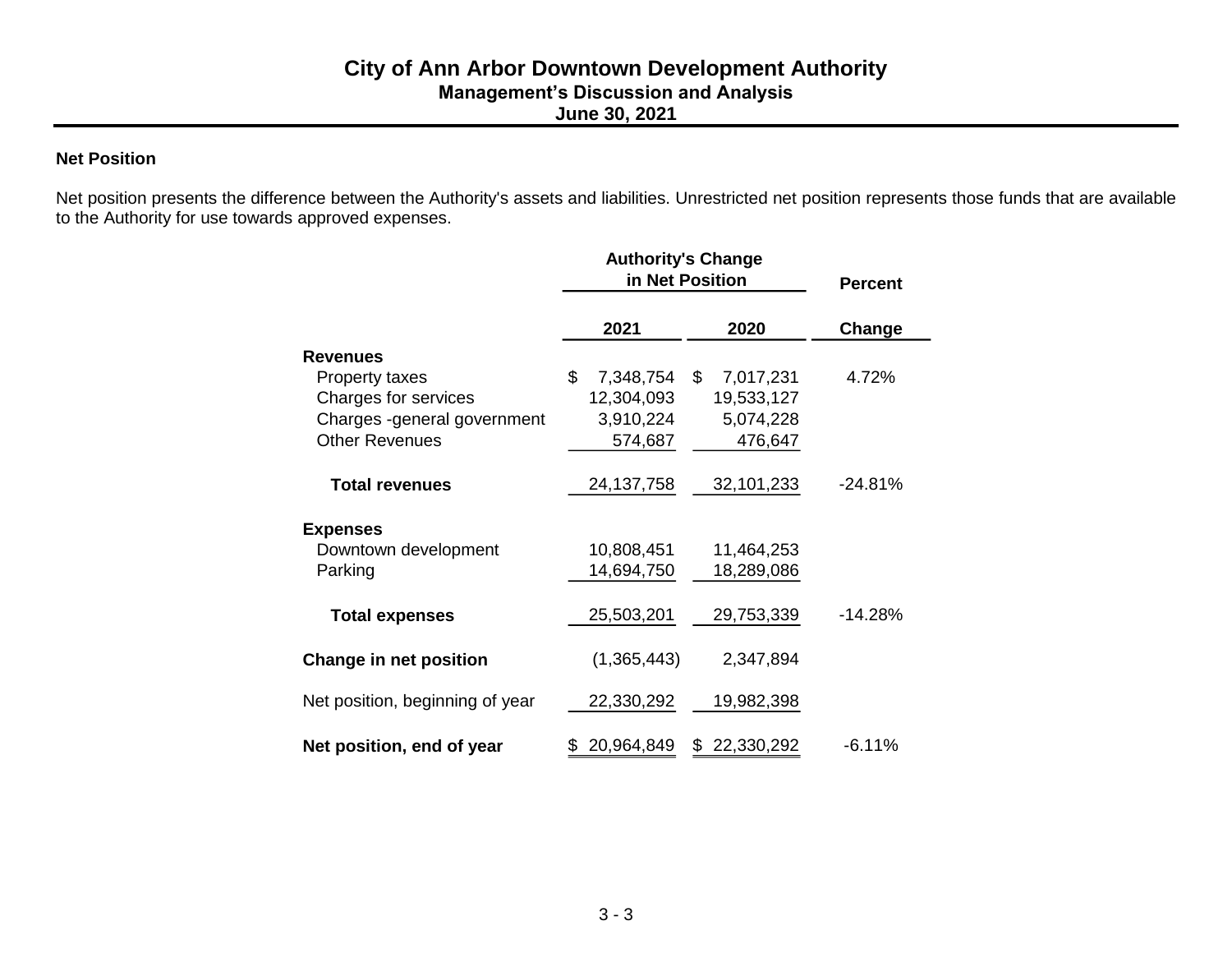### **Revenues**

The revenues for the Authority decreased by 24.81% from the previous year.

- Property taxes increased by 4.72%. Annual taxable value increases for the Authority are limited by City Ordinance to 3.5%, however when the millage rate also increases, total revenues may increase by a greater rate, as happened in FY21.
- Charges for Services are primarily composed of parking fees. These decreased by 37.01% due to the impacts of COVID.
- Charges General Government are bond reimbursements that the DDA receives from the City of Ann Arbor. The City of Ann Arbor issued bonds on behalf of the Authority and holds those bond revenues, reimbursing the DDA for project expenditures as they occur. These revenues vary based on the timing of project activities.

# *Property Taxes*

The Authority's property tax revenues are generated through the capture of tax increment financing (TIF) in which a portion of the tax revenues generated in the district are captured to fund the Authority's programs. TIF captures are generated on new private construction and major improvements in the Authority's district. TIF revenues for the year ended June 30, 2021 include property taxes levied July 1, 2020 and December 1, 2020. Beginning in fiscal year 2017 DDA district taxable values have been capped by City Ordinance to a maximum annual increase of 3.50%.

# *Charges for Services*

Charges for Services are parking fees generated by the approximately 5,500 space off-street parking system and 2,200 parking meters managed by the Authority.

# *Other Revenues*

This is interest revenue earned on Authority funds invested in State approved investments through a bank trust department.

# **Expenses**

Total expenses of the Authority decreased by 14.28% primarily due to the winding down of a major construction project – the First & Ashley Streetscape Project. Project expenditures for FY21 were \$3.2M, compared to \$8.9M in expenditures in FY20.

# *Downtown Development*

Downtown Development is the cost of general administration of the Authority for the betterment of the downtown area, improvements to the Authority's district, debt service and administrative studies, and grants to other organizations.

# *Parking*

Parking includes the cost of general management of the Authority's parking system, grants to other organizations for the betterment of the downtown area and alternative transportation programs, cost of debt service, and the maintenance and operation of the City's parking system.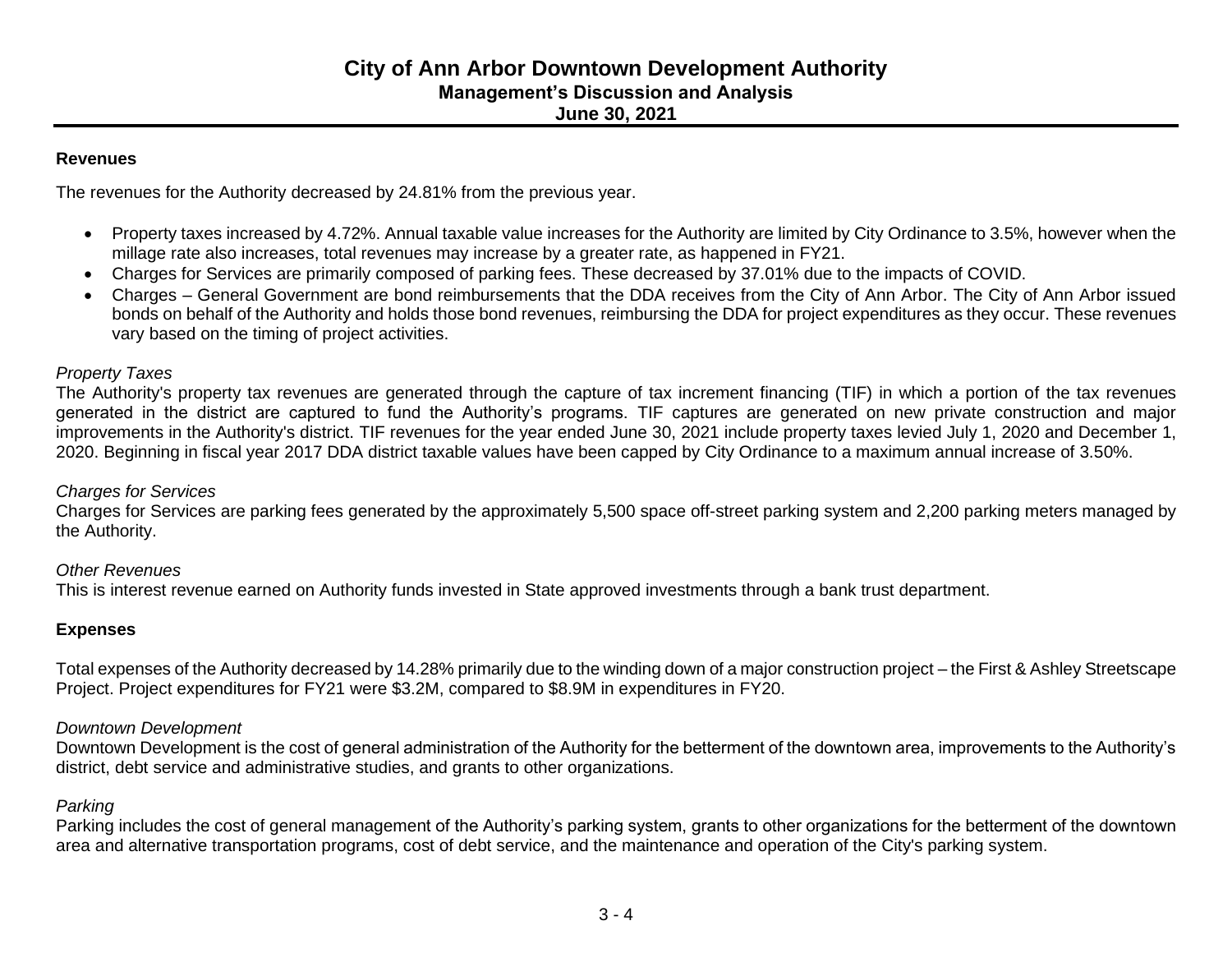# **Budgetary Highlights**

The Authority adopts budgets for all of its funds with budgetary comparisons being presented in this annual report for the general fund and the parking fund.

The general fund had budgeted revenues of \$14,974,100 and budgeted expenditures of \$19,662,400. Actual revenues came in lower than budgeted at \$11,553,743: a variance of \$3,420,357 or -30%. This variance is primarily due to project timing which delayed the timing of bond proceeds reimbursements. Actual expenditures came in under budget at \$10,881,039: a variance of \$8,781,361, or -81%. This was due to project delays, primarily related to COVID. While the Authority's budget for the general fund projected that expenditures would exceed revenues by \$4,688,300, the actual results for the year were that revenues exceeded expenditures by \$672,704.

The parking fund had budgeted revenues of \$25,356,600 and budgeted expenditures of \$31,773,100. Actual revenues came in under budget at \$12,822,983; a variance of \$12,533,617 or -49%. The FY21 budget was adopted with pre-pandemic numbers. The reduced revenues were due to COVID response and related activity decline in the downtown. Actual expenditures came in under budget at \$14,694,750: a variance of \$17,078,350 or -54%. This is due to cost cutting measures implemented in response to loss of parking revenues, which included cuts to administration, operations, and maintenance. The Authority's budget for the parking fund projected that expenditures would exceed revenues by \$6,416,500. The actual results for the year were that expenditures exceeded revenues by \$1,871,767.

# **Financial Analysis of the Authority's Major Funds**

The Authority completed fiscal year 2021 with its governmental funds reporting combined fund balances of \$20,944,565. The net changes are summarized in the following chart:

|                                            | <b>General</b><br><b>Fund</b> | <b>Parking</b><br><b>Fund</b> |    | Total         |  |  |
|--------------------------------------------|-------------------------------|-------------------------------|----|---------------|--|--|
| <b>Total fund balance</b><br>June 30, 2020 | \$9,131,039                   | \$13,012,589 \$ 22,143,628    |    |               |  |  |
| June 30, 2021                              | 9,803,743                     | 11,140,822                    |    | 20,944,565    |  |  |
| Net change                                 | 672,704                       | \$(1,871,767)                 | \$ | (1, 199, 063) |  |  |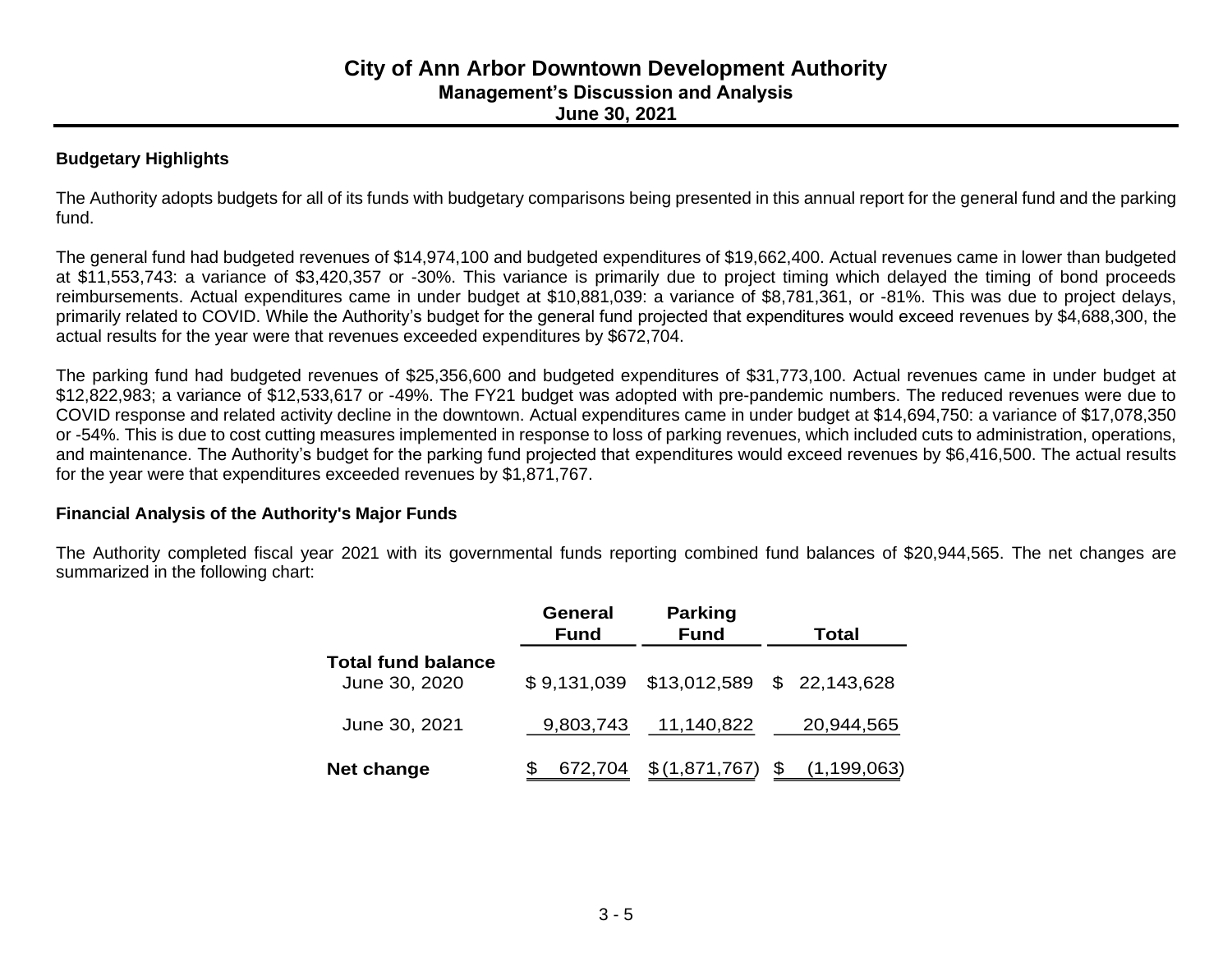### **Capital Asset and Debt Administration**

The Authority holds no capital assets as all capital items that were purchased or constructed became property of the City of Ann Arbor.

# **Economic Factors**

The fiscal year 2022 budget anticipates an increase in tax increment finance income due to the completion of new private development projects in the district during calendar year 2020. This increase will be capped at approximately \$7.6 million, per City ordinance. Negative impacts of COVID on downtown businesses are anticipated to be grave and long lasting. Parking revenues are anticipated to be negatively impacted in fiscal year 2022 and beyond.

### **Contacting the Authority's Management**

This financial report is designed to provide the Authority's citizens, taxpayers, customers, and creditors with a general overview of the Authority's finances and to demonstrate their accountability for the money it receives. If you have questions about this report or need additional information, contact the Ann Arbor Downtown Development Authority's office at 150 S. Fifth Avenue, Suite 301, Ann Arbor, Michigan 48104.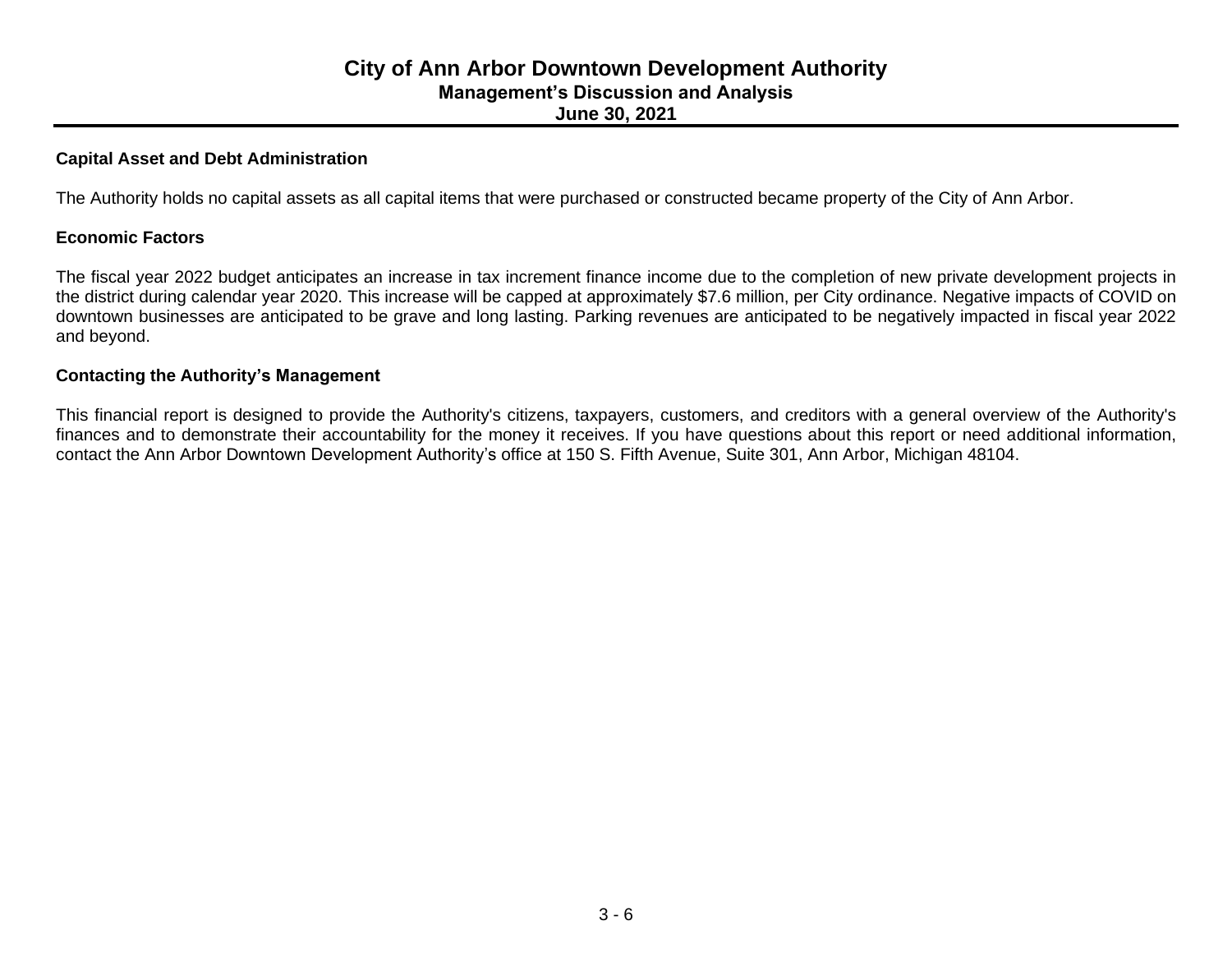# **City of Ann Arbor Downtown Development Authority Statement of Net Position June 30, 2021**

|                                | Governmental<br><b>Activities</b> |
|--------------------------------|-----------------------------------|
| <b>Assets</b>                  |                                   |
| Cash and investments           | \$<br>21,078,453                  |
| Receivables                    | 353,329                           |
| Due from the City of Ann Arbor | 2,312,256                         |
| Prepaid items                  | 530,260                           |
| <b>Total assets</b>            | 24,274,298                        |
| <b>Liabilities</b>             |                                   |
| Accounts payable               | 2,699,583                         |
| Accrued and other liabilities  | 15,370                            |
| Retainage payable              | 484,518                           |
| Noncurrent liabilities         |                                   |
| Due within one year            | 33,480                            |
| Due in more than one year      | 76,498                            |
| <b>Total liabilities</b>       | 3,309,449                         |
| <b>Net Position</b>            |                                   |
| <b>Restricted for</b>          |                                   |
| Housing                        | 7,880                             |
| Parking operations             | 522,380                           |
| Unrestricted                   | 20,434,589                        |
| Total net position             | 20,964,849<br>\$                  |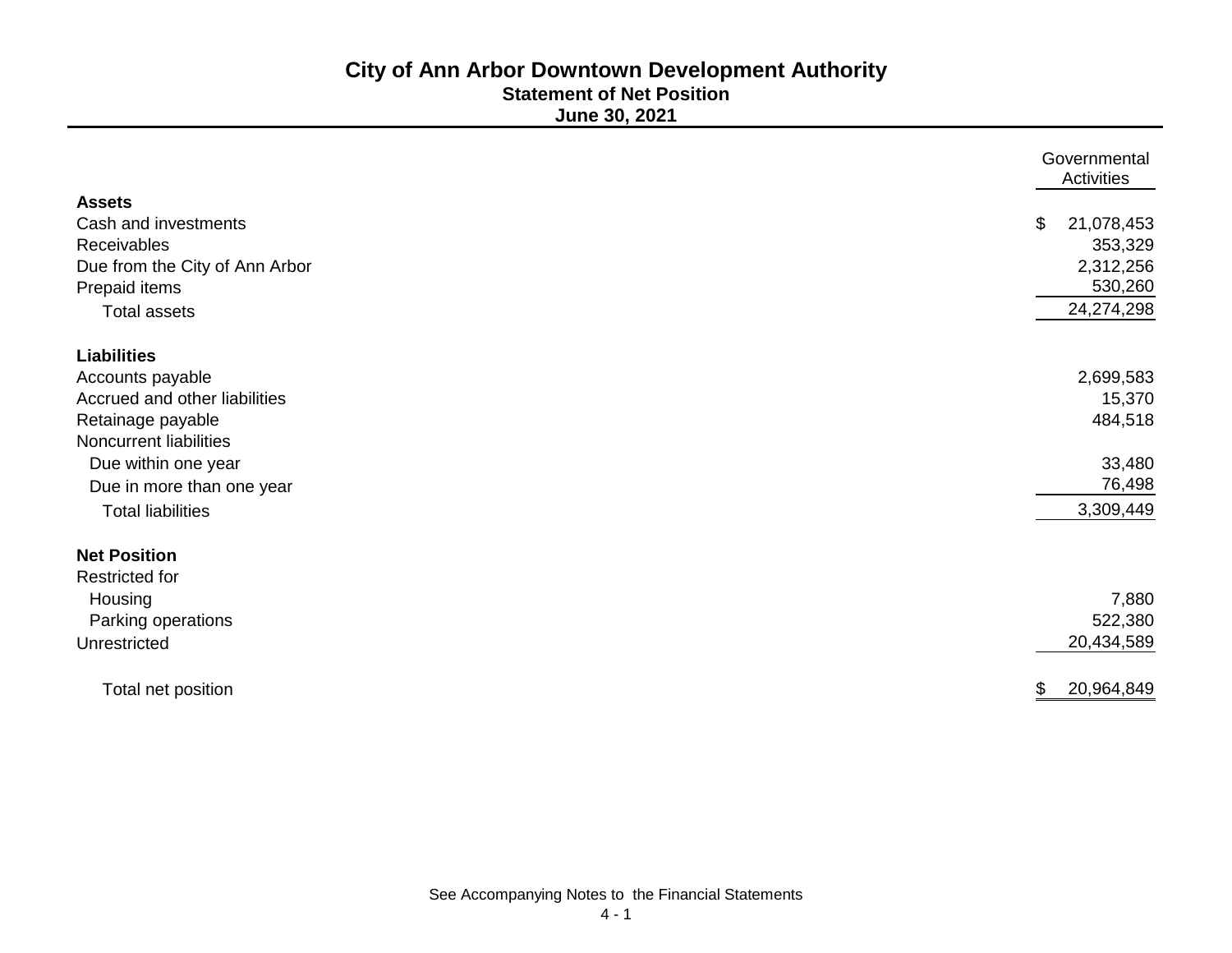# **City of Ann Arbor Downtown Development Authority Statement of Activities For the Year Ended June 30, 2021**

|                                                            |                                                    | Net (Expense)<br>Revenue          |
|------------------------------------------------------------|----------------------------------------------------|-----------------------------------|
|                                                            | Charges for<br><b>Services</b><br>Expenses         | Total                             |
| <b>Functions/Programs</b>                                  |                                                    |                                   |
| Governmental activities<br>Downtown development<br>Parking | \$<br>10,808,451<br>\$<br>14,694,750<br>12,304,093 | \$<br>(10,808,451)<br>(2,390,657) |
| Total                                                      | 25,503,201<br>12,304,093<br>S.                     | (13, 199, 108)                    |
|                                                            | General revenues                                   |                                   |
|                                                            | Property taxes                                     | 7,348,754                         |
|                                                            | Unrestricted investment earnings                   | 574,687                           |
|                                                            | Charges - general government                       | 3,910,224                         |
|                                                            | Total general revenues                             | 11,833,665                        |
|                                                            | Change in net position                             | (1,365,443)                       |
|                                                            | Net position - beginning of year                   | 22,330,292                        |
|                                                            | Net position - end of year                         | 20,964,849                        |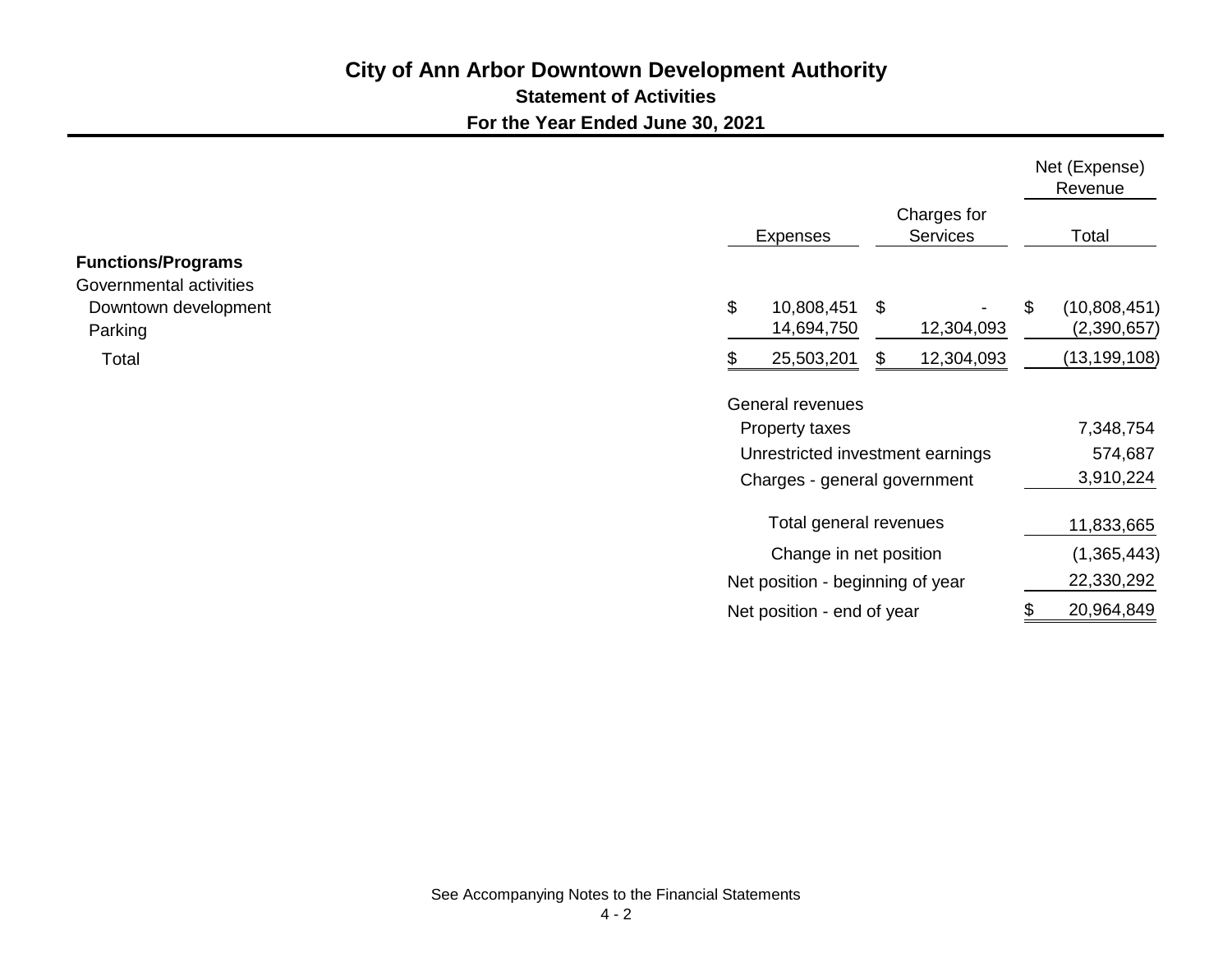# **City of Ann Arbor Downtown Development Authority Governmental Funds Balance Sheet June 30, 2021**

|                                                                     | General          | Parking          |    | Total<br>Governmental<br>Funds |
|---------------------------------------------------------------------|------------------|------------------|----|--------------------------------|
| <b>Assets</b>                                                       |                  |                  |    |                                |
| Cash and investments                                                | \$<br>9,388,928  | 11,689,525<br>\$ | S  | 21,078,453                     |
| Receivables                                                         | 7,797            | 345,532          |    | 353,329                        |
| Due from the City of Ann Arbor                                      | 2,312,256        |                  |    | 2,312,256                      |
| Prepaid items                                                       | 7,880            | 522,380          |    | 530,260                        |
| <b>Total assets</b>                                                 | \$<br>11,716,861 | \$12,557,437     | \$ | 24,274,298                     |
| <b>Liabilities</b>                                                  |                  |                  |    |                                |
| Accounts payable                                                    | \$<br>1,479,032  | 1,220,551<br>-\$ | \$ | 2,699,583                      |
| Accrued and other liabilities                                       | 7,685            | 7,685            |    | 15,370                         |
| Retainage payable                                                   | 419,941          | 64,577           |    | 484,518                        |
| <b>Total liabilities</b>                                            | 1,906,658        | 1,292,813        |    | 3,199,471                      |
| <b>Deferred Inflows of Resources</b>                                |                  |                  |    |                                |
| Unavailable revenue                                                 | 6,460            | 123,802          |    | 130,262                        |
| <b>Fund Balances</b>                                                |                  |                  |    |                                |
| Non-spendable                                                       |                  |                  |    |                                |
| Prepaid items                                                       | 7,880            | 522,380          |    | 530,260                        |
| Committed for parking improvements                                  |                  | 2,506,769        |    | 2,506,769                      |
| Assigned for                                                        |                  |                  |    |                                |
| Housing                                                             | 471,441          |                  |    | 471,441                        |
| Parking operations                                                  |                  | 8,111,673        |    | 8,111,673                      |
| Unassigned                                                          | 9,324,422        |                  |    | 9,324,422                      |
| <b>Total fund balances</b>                                          | 9,803,743        | 11,140,822       |    | 20,944,565                     |
| Total liabilities, deferred inflows of resources, and fund balances | \$<br>11,716,861 | \$12,557,437     | \$ | 24,274,298                     |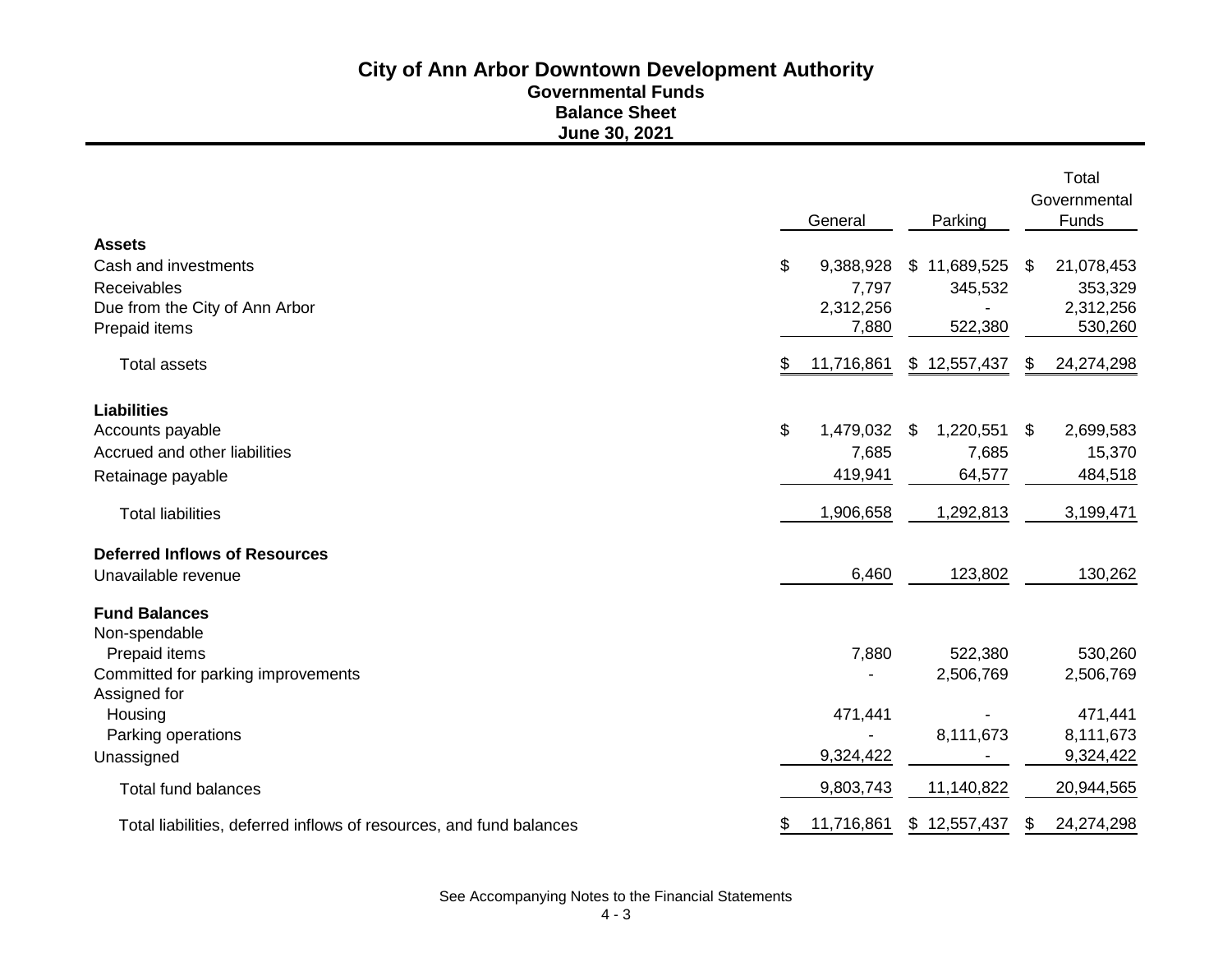# **City of Ann Arbor Downtown Development Authority Reconciliation of Fund Balances of Governmental Funds to Net Position of Governmental Activities June 30, 2021 Governmental Funds**

| Total fund balances for governmental funds                                                                                                | \$<br>20,944,565 |
|-------------------------------------------------------------------------------------------------------------------------------------------|------------------|
| Total net position for governmental activities in the statement of net position is different because:                                     |                  |
| Certain liabilities are not due and payable in the current period and are not reported in the funds.<br>Compensated absences              | (109,978)        |
| Deferred inflows of resources are not current financial resources and therefore are not reported as revenue<br>in the governmental funds. | 130,262          |
| Net position of governmental activities                                                                                                   | 20,964,849       |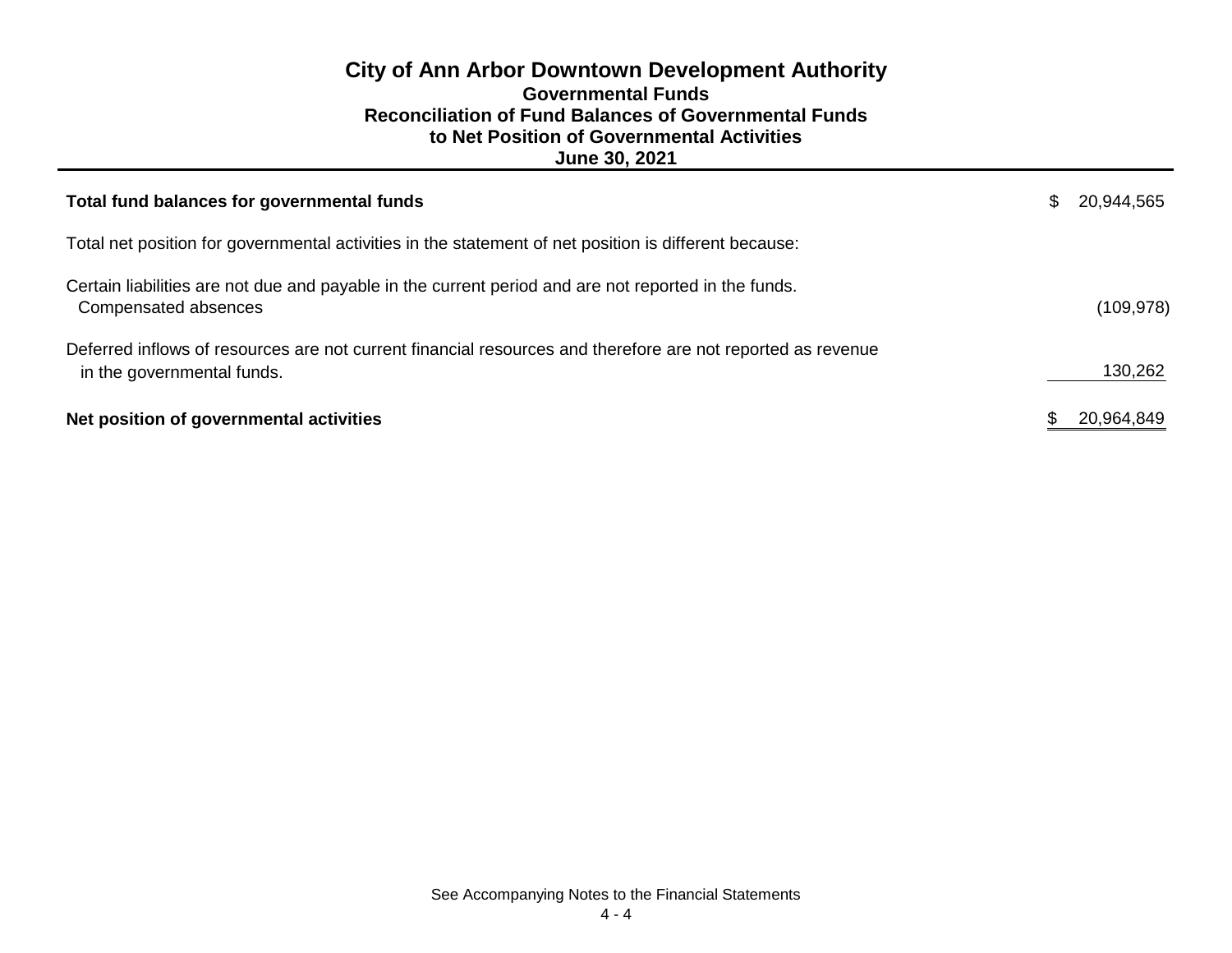# **City of Ann Arbor Downtown Development Authority Governmental Funds Statement of Revenues, Expenditures and Changes in Fund Balances For the Year Ended June 30, 2021**

|                                  | General         | Parking      | Total<br>Governmental<br>Funds |  |
|----------------------------------|-----------------|--------------|--------------------------------|--|
| <b>Revenues</b>                  |                 |              |                                |  |
| Taxes                            | \$<br>7,350,768 | \$           | \$<br>7,350,768                |  |
| Charges for services             |                 | 12,541,047   | 12,541,047                     |  |
| Charges - general government     | 3,910,224       |              | 3,910,224                      |  |
| Other revenue                    | 292,751         | 281,936      | 574,687                        |  |
| Total revenues                   | 11,553,743      | 12,822,983   | 24,376,726                     |  |
| <b>Expenditures</b>              |                 |              |                                |  |
| Current                          |                 |              |                                |  |
| Downtown development<br>Parking  | 10,881,039      | 14,694,750   | 10,881,039<br>14,694,750       |  |
| Total expenditures               | 10,881,039      | 14,694,750   | 25,575,789                     |  |
| Net change in fund balance       | 672,704         | (1,871,767)  | (1, 199, 063)                  |  |
| Fund balance - beginning of year | 9,131,039       | 13,012,589   | 22,143,628                     |  |
| Fund balance - end of year       | \$<br>9,803,743 | \$11,140,822 | 20,944,565<br>\$               |  |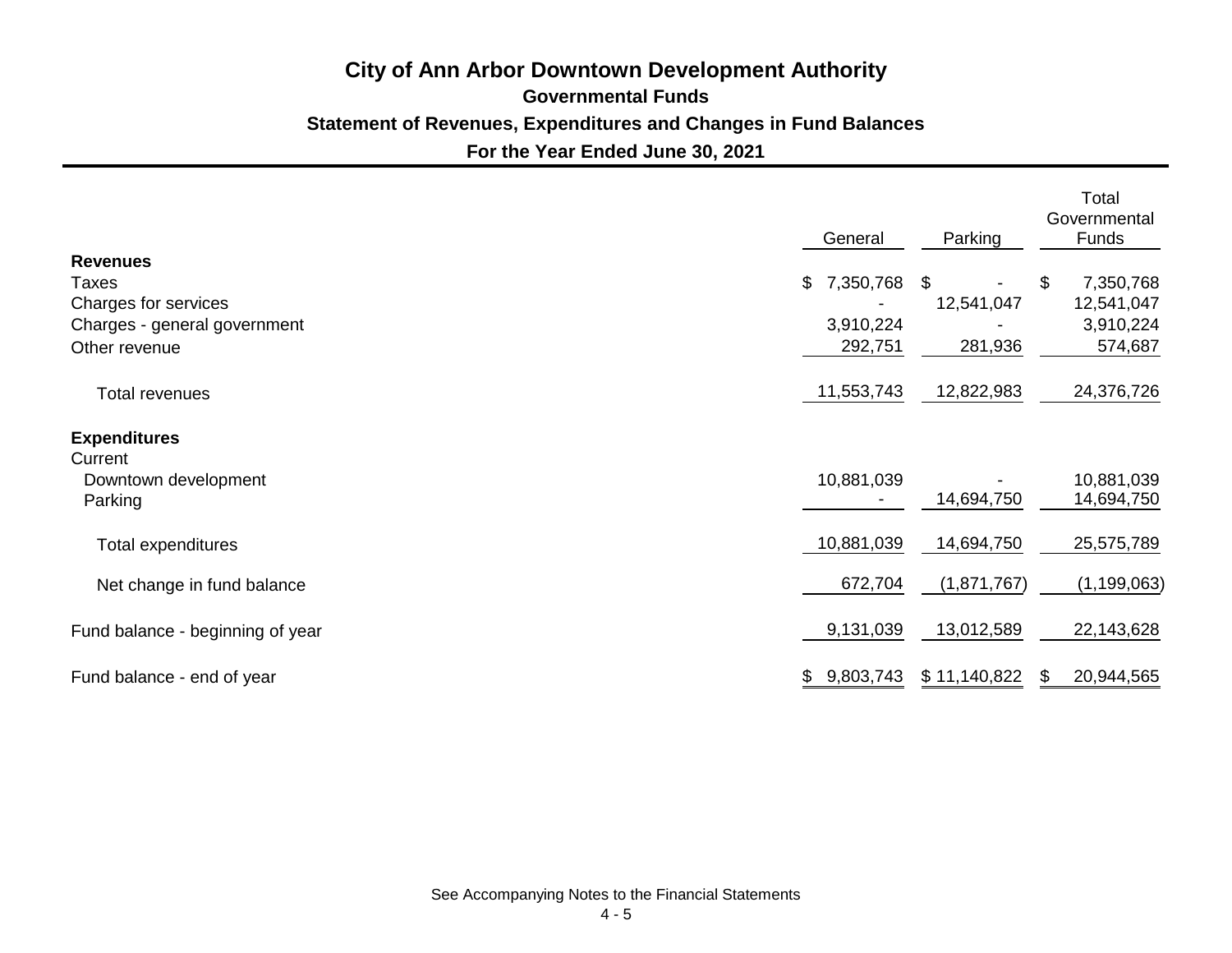# **For the Year Ended June 30, 2021 City of Ann Arbor Downtown Development Authority Governmental Funds Reconciliation of the Statement of Revenues, Expenditures and Changes in Fund Balances of Governmental Funds to the Statement of Activities**

| Net change in fund balances - total governmental funds                                                                                                            | \$<br>(1, 199, 063)   |
|-------------------------------------------------------------------------------------------------------------------------------------------------------------------|-----------------------|
| Total change in net position reported for governmental activities in the statement of activities is different because:                                            |                       |
| Revenues in the statement of activities that do not provide current financial resources are not reported as revenue<br>in the funds.<br>Parking<br>Property taxes | (236, 954)<br>(2,014) |
| Expenses are recorded when incurred in the statement of activities.<br>Compensated absences                                                                       | 72,588                |
| Change in net position of governmental activities                                                                                                                 | (1,365,443)           |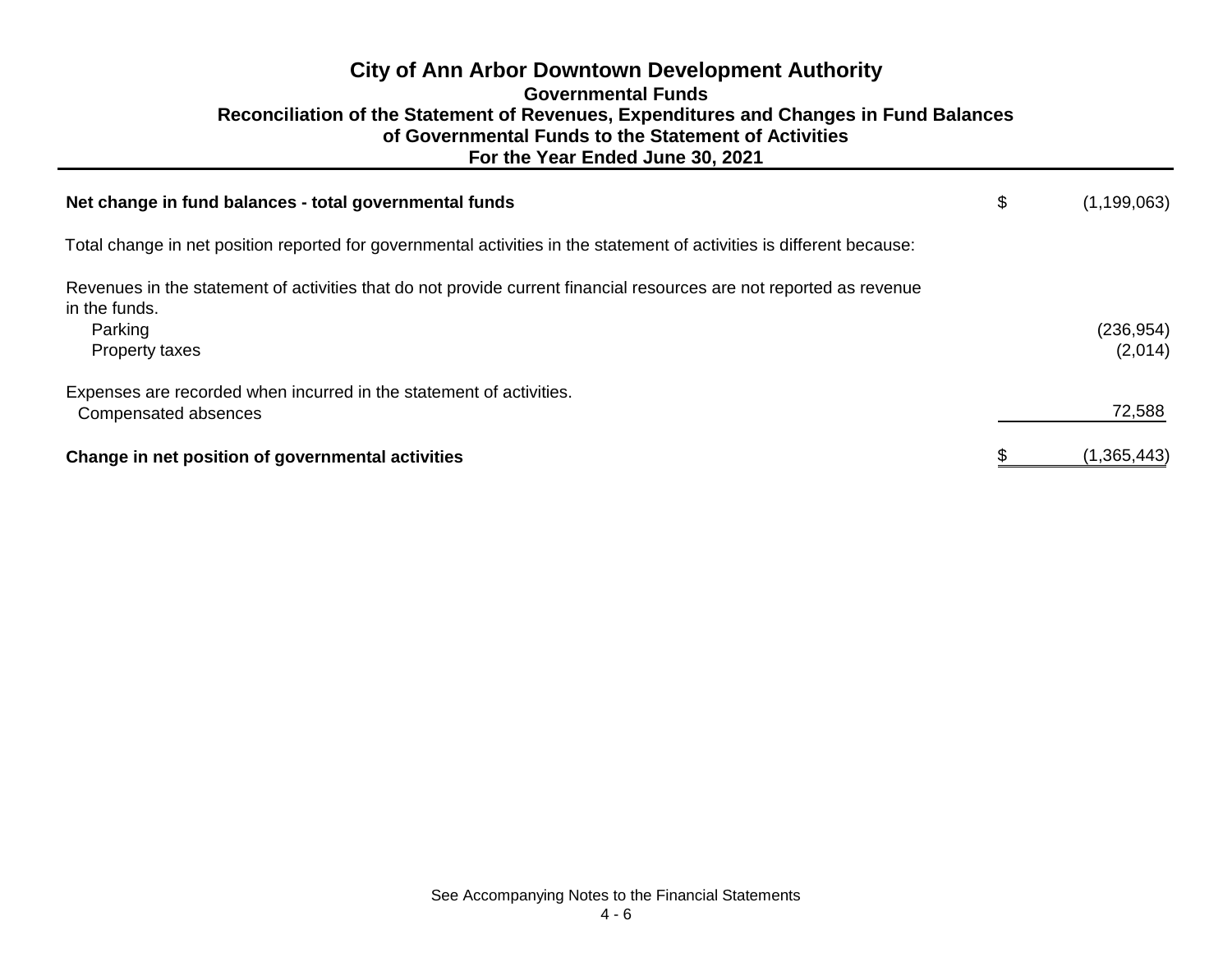# **City of Ann Arbor Downtown Development Authority Notes to the Financial Statements June 30, 2021**

### **Note 1 - Summary of Significant Accounting Policies**

### **Reporting entity**

These financial statements present the activities of the City of Ann Arbor Downtown Development Authority (the "Authority" or "DDA"). The Authority was established May 10, 1982, pursuant to Public Act 197 of 1975. The primary purpose of the Authority is to revitalize and encourage economic activity in the downtown business district. The Authority's activities are primarily funded through its increment of property taxes and parking system charges for services.

The Authority is a component unit of the City of Ann Arbor, Michigan (the "City") since the City appoints the Authority's Board of Directors and is financially accountable for the Authority as defined under generally accepted accounting principles. Accordingly, the Authority is presented as a discrete component unit in the City's financial statements and is an integral part of that reporting entity.

#### **Government-wide and fund financial statements**

The government-wide financial statements (i.e., the statement of net position and the statement of activities) report information on all of the activities of the Authority. For the most part, the effect of interfund activity has been removed from these statements.

The statement of activities demonstrates the degree to which the direct expenses of a given function or segment are offset by program revenues. *Direct expenses* are those that are clearly identifiable with a specific function or segment. *Program revenues* include 1) charges to customers or applicants who purchase, use, or directly benefit from goods, services, or privileges provided by a given function or segment and 2) grants and contributions that are restricted to meeting the operational or capital requirements of a particular function or segment. Taxes and other items not properly included among program revenues are reported instead as *general revenues.*

The fund financial statements present the Authority's individual major funds. Separate columns are shown for the major funds on the balance sheet and statement of revenues, expenditures, and changes in fund balances.

The Authority reports the following major governmental funds:

*General fund –* The general fund is the Authority's primary operating fund. It accounts for all financial resources of the Authority, except those required to be accounted for in another fund.

*Parking fund –* The parking fund is used to account for all financial resources of the Authority relating to the public parking system, except for some debt service expenditures from the general fund.

### **Measurement focus, basis of accounting, and financial statement presentation**

The government-wide financial information is reported using the *economic resources measurement focus* and the *accrual basis of accounting.* Revenues are recorded when earned and expenses are recorded when a liability is incurred, regardless of the timing of related cash flows.

Fund financial information is reported using the *current financial resources measurement focus* and the *modified accrual basis of accounting.* Revenues are recognized as soon as they are both measurable and available. Revenues are considered to be *available*  when they are collectible within the current period or soon enough thereafter to pay liabilities of the current period. For this purpose, the Authority considers revenues to be available if they are collected within 60 days of the end of the current fiscal period. Expenditures generally are recorded when a liability is incurred, as under accrual accounting. However, debt service expenditures, as well as expenditures related to compensated absences and claims and judgments, are recorded only when payment is due.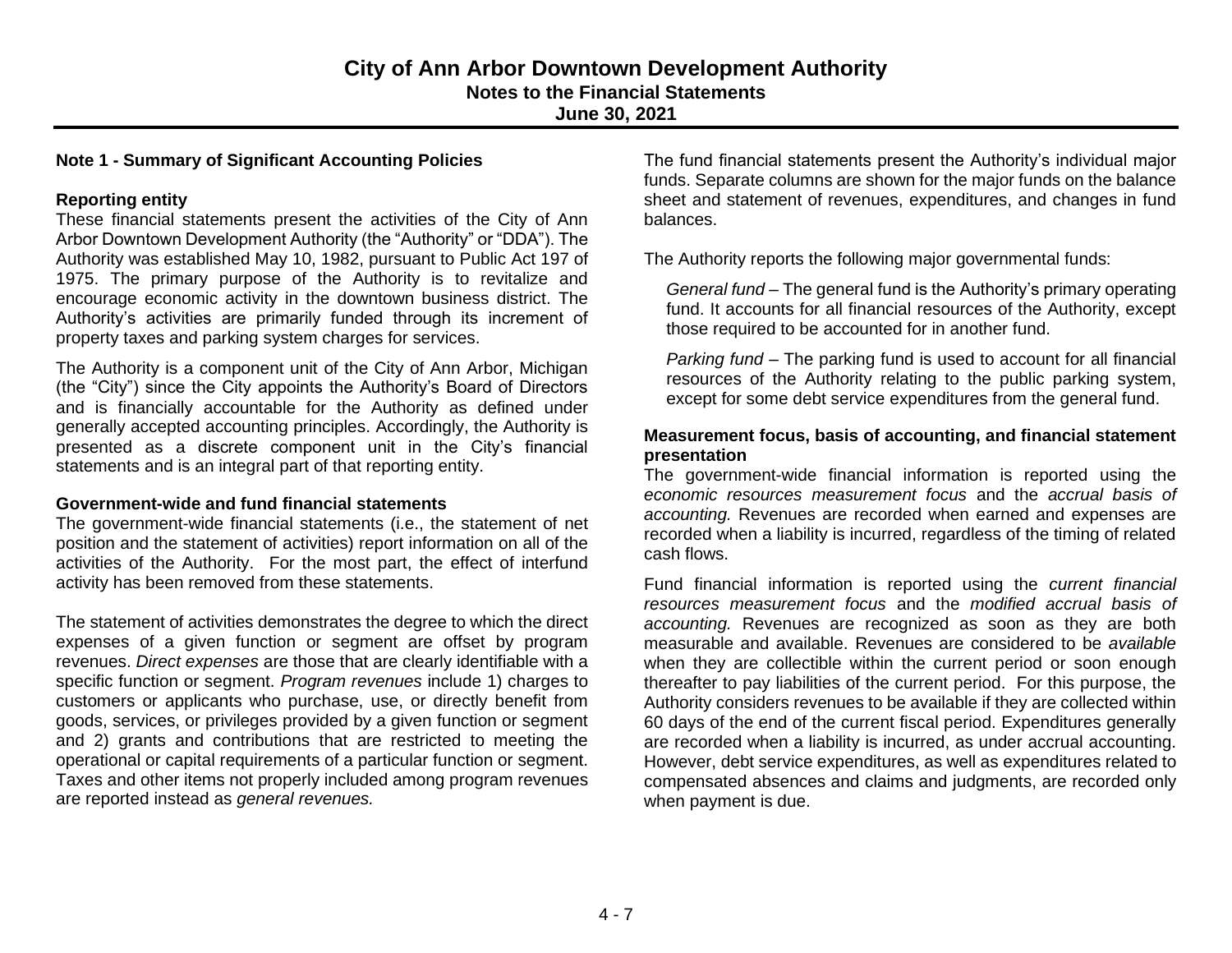#### **Assets, liabilities, deferred inflows of resources and equity** Cash and investments – Cash and investments consist of the Authority's checking, money market accounts and cash on hand.

Investments consist of U.S. government securities with original maturities of greater than 90 days and pooled investments held by the same agent in the Authority's name. Investments are recorded at fair market value.

State statutes authorize the Authority to deposit in the accounts of federally insured banks, credit unions, and savings and loan associations, and to invest in obligations of the U.S. Treasury, certain commercial paper, repurchase agreements, bankers' acceptances, and mutual funds composed of otherwise legal investments.

Receivables – Receivables consist of amounts related to charges for services, reimbursements, and property taxes.

Due from Other Governments – Due from other governments, if any, consist of amounts due from the City of Ann Arbor for various payments.

Long-term obligations – Long-term obligations are recognized as a liability in the government-wide financial statements when incurred. Long-term obligations are recognized as a liability of a governmental fund when due or when resources have been accumulated in a fund for payment early in the following year.

Compensated absences – The Authority accrues vacation pay, severance pay for sick leave, and any salary-related payments for these compensated absences. Authority employees are granted vacation time based on length of service. Sick pay is earned at the rate of 80 hours per year, and unused sick days may be accumulated without limitation. An employee is paid, in most cases, a maximum of 960 unused sick hours upon retirement or death. The Authority's policy provides for payment of unused vacation, but not unused sick hours, should the employee terminate their employment other than via

retirement or death. Paid time off that is expected to be liquidated with expendable available financial resources is reported as an expenditure and a fund liability of the governmental fun that will pay it. The current portion of the liability for compensated absences reflects only the unpaid balance of reimbursable unused leave for employees that terminated by the fiscal year end. In accordance with GAAP, in the governmental fund financial statements, the noncurrent portion of the compensated absences are considered long-term and therefore, are not a fund liability and represent a reconciling item between the fund level and government-wide presentations.

Deferred Inflows of Resources – Deferred inflows of resources, if any, consists of amounts related to long-term receivables recorded at the fund level that are not available to finance current period expenditures and are therefore deferred.

Fund Balance – Governmental funds report nonspendable fund balance for amounts that cannot be spent because they are either (a) not in spendable form or (b) legally or contractually required to be maintained intact. Restricted fund balance is reported when externally imposed constraints are placed on the use of resources by grantors, contributors, or laws or regulations of other governments. Committed fund balance is reported for amounts that can only be used for specific purposes pursuant to constraints imposed by formal action of the Authority's highest level of decision-making, the Board of Directors. A formal resolution of the Board of Directors is required to establish, modify, or rescind a fund balance commitment. Assigned fund balance is reported in instances where the Board of Directors has given authority for the making of such assignments to Authority management; assigned fund balances are neither restricted nor committed. Unassigned fund balance is the residual classification for the general fund.

When the Authority incurs an expenditure for purposes for which various fund balance classifications can be used, it is the Authority's policy to use restricted fund balance first, then committed, assigned, and finally unassigned fund balance.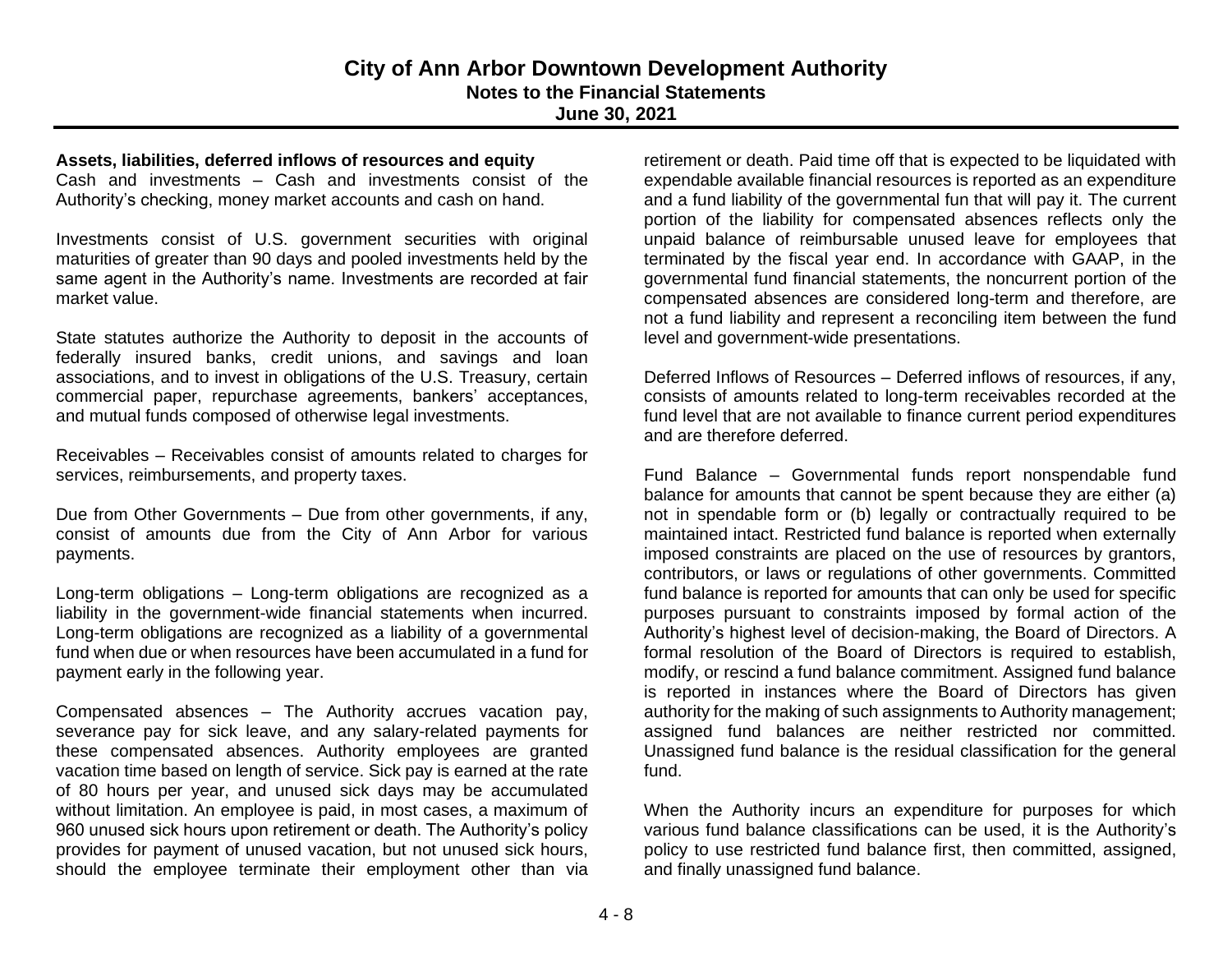Interfund transactions – During the course of normal operations, the Authority has numerous transactions between funds, including expenditures and transfers of resources to provide services, construct assets, and service debt. The accompanying financial statements generally reflect such transactions as transfers. Transfers between governmental funds are netted as part of the reconciliation to the government-wide financial statements.

#### **Adoption of New Accounting Standards**

No new accounting policies were adopted and the application of existing policies was not changed during the year.

### **Upcoming accounting and reporting changes**

Statement No. 87, *Leases* increases the usefulness of the financial statements by requiring recognition of certain lease assets and liabilities for leases that previously were classified as operating leases and recognized as inflows of resources or outflows of resources based on the payment provisions of the contract. It establishes a single model for lease accounting based on the foundational principle that leases are financings of the right to use an underlying asset. A lessee will be required to recognize a lease liability and an intangible right-to-use a lease asset, and a lessor will be required to recognize a lease receivable and a deferred inflow of resources, thereby enhancing the relevance and consistency of information about leasing activities. The requirements of this Statement are effective for the fiscal year ending June 30, 2022.

Statement No. 89, *Accounting for Interest Cost Incurred before the End of a Construction Period* enhances the relevance and comparability of information about capital assets and the cost of borrowing for a reporting period and to simplify accounting for interest cost incurred before the end of a construction period. It requires that interest cost incurred before the end of a construction period be recognized as an expense in the period in which the cost is incurred for financial statements prepared using the economic resources measurement focus. As a result, interest cost incurred before the end of a construction period will not be included in the historical cost of a capital asset

reporting in a business-type activity or enterprise fund. Interest cost incurred before the end of a construction period should be recognized as an expenditure for financial statements prepared using the current financial resources measurement. The requirements of this Statement are effective for the fiscal year ending June 30, 2022.

Statement No. 91, *Conduit Debt Obligations* provides a single method of reporting conduit debt obligations by issuers and eliminate diversity in practice associated with (1) commitments extended by issuers, (2) arrangements associated with conduit debt obligations, and (3) related note disclosures. This Statement achieves those objectives by clarifying the existing definition of a conduit debt obligation; establishing that a conduit debt obligation is not a liability of the issuer; establishing standards for accounting and financial reporting of additional commitments and voluntary commitments extended by issuers and arrangements associated with conduit debt obligations; and improving required note disclosures. This statement is effective for the year ending June 30, 2023.

Statement No. 93, *Replacement of Interbank Offered Rates* establishes accounting and financial reporting requirements related to the replacement of IBORs in hedging derivative instruments and leases. It also identifies appropriate benchmark interest rates for hedging derivative instruments. The requirements of this Statement apply to the financial statements of all state and local governments. This statement is effective for the year ending June 30, 2022.

Statement No. 94, *Public-Private and Public-Public Partnerships and Availability Payment Arrangements* improves financial reporting by addressing issues related to public-private and public-public partnership arrangements (PPPs). As used in this Statement, a PPP is an arrangement in which a government (the transferor) contracts with an operator (a governmental or nongovernmental entity) to provide public services by conveying control of the right to operate or use a nonfinancial asset, such as infrastructure or other capital asset (the underlying PPP asset), for a period of time in an exchange or exchange-like transaction. Some PPPs meet the definition of a service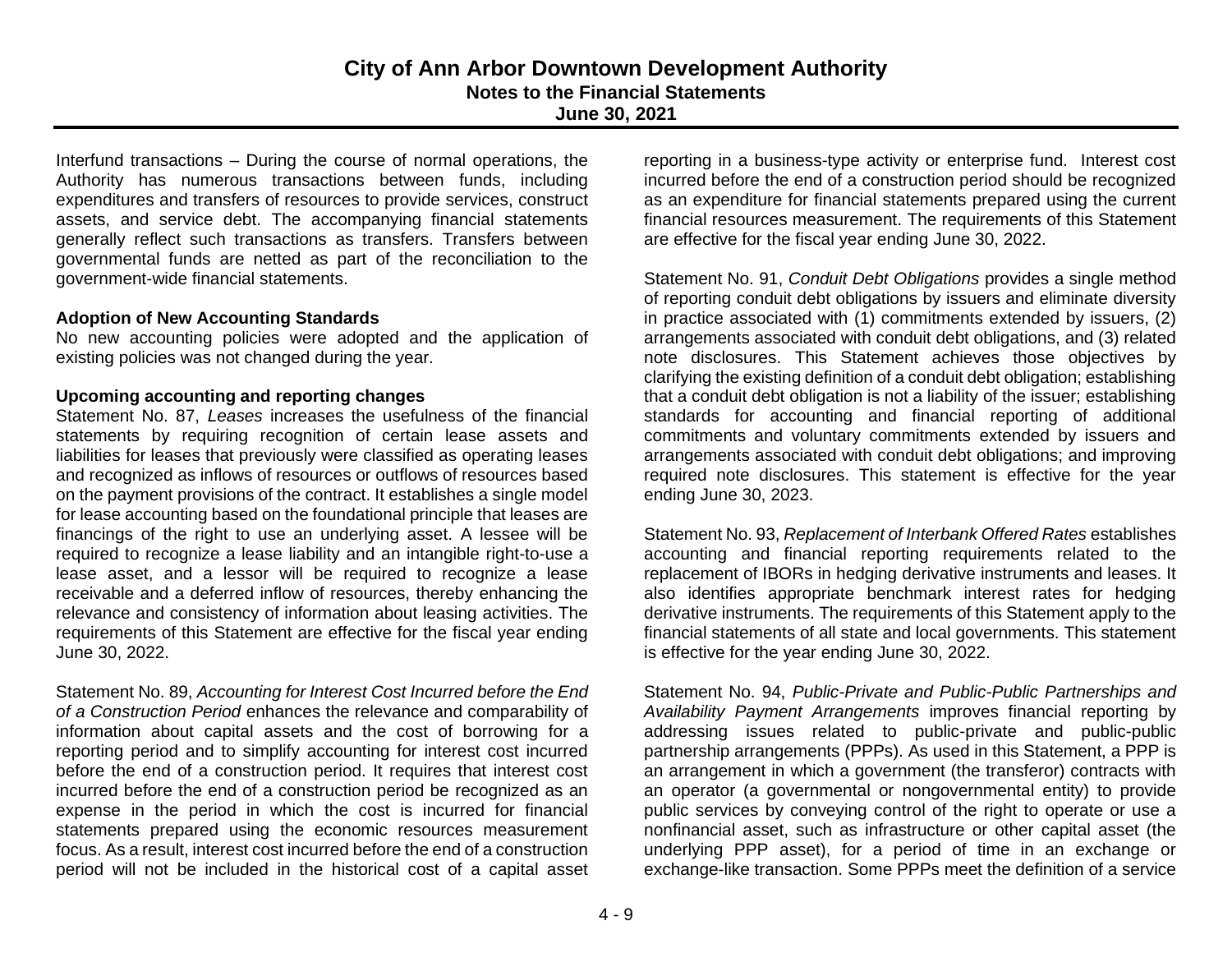# **City of Ann Arbor Downtown Development Authority Notes to the Financial Statements June 30, 2021**

concession arrangement (SCA), which the Board defines in this Statement as a PPP in which (1) the operator collects and is compensated by fees from third parties; (2) the transferor determines or has the ability to modify or approve which services the operator is required to provide, to whom the operator is required to provide the services, and the prices or rates that can be charged for the services; and (3) the transferor is entitled to significant residual interest in the service utility of the underlying PPP asset at the end of the arrangement. This Statement also provides guidance for accounting and financial reporting for availability payment arrangements (APAs). As defined in this Statement, an APA is an arrangement in which a government compensates an operator for services that may include designing, constructing, financing, maintaining, or operating an underlying nonfinancial asset for a period of time in an exchange or exchange-like transaction. This statement is effective for the year ending June 30, 2023.

Statement No. 96, *Subscription-Based Information Technology Arrangements,* is based on the standards established in Statement No. 87 *Leases.* This statement (1) defines a SBITA as a contract that conveys control of the right to use a SBITA vendor's IT software, alone or in combination with tangible capital assets, as specified in the contract for a period of time in an exchange or exchange-like transaction (2) requires governments with SBITAs to recognize a rightto-use subscription asset, an intangible asset, and a corresponding subscription liability, and (3) provides guidance related to outlays other than subscription payments, including implementation costs, and requirements for note disclosures related to a SBITA. This statement is effective for the year ending June 30, 2023.

### **Note 2 - Budgetary information**

The annual budget of the Authority is prepared by Authority management and approved by the Authority's Board. It is also approved by City Council. Any revisions to the original budget are approved by the Authority's Board before the end of the fiscal year.

State statutes provide that a local unit shall not incur expenditures in excess of the amounts appropriated. The approved budgets of the Authority were adopted on a fund level basis. During the year ended June 30, 2021, the Authority did not incur expenditures in excess of the amounts appropriated at the legal level of budgetary control.

### **Note 3 - Deposits and Investments**

At year end the Authority's deposits and investments were reported in the financial statements in the following categories:

| Bank deposits (checking and savings accounts,<br>money markets and certificates of deposit) | 8,937,893<br>æ. |
|---------------------------------------------------------------------------------------------|-----------------|
| Investments in securities, mutual funds and similar<br>vehicles                             | 12,140,360      |
| Petty cash and cash on hand                                                                 | 200             |
|                                                                                             | \$21,078,453    |

# **Deposits**

Custodial Credit Risk - Deposits. In the case of deposits, this is the risk that in the event of a bank failure the Authority's deposits may not be returned to it. As of June 30, 2021, the carrying amounts of the Authority's bank deposits in cash and cash on hand were \$1,097,011 and the bank balance was \$2,000,430 of which \$1,750,430 was exposed to custodial credit risk because it was uninsured and uncollateralized. The remaining deposits of \$7,841,082 were in money market accounts which are all uninsured.

### **Investments**

As of June 30, 2021, the Authority had total investments of \$12,140,360 in the securities of U.S. agencies and in mutual funds.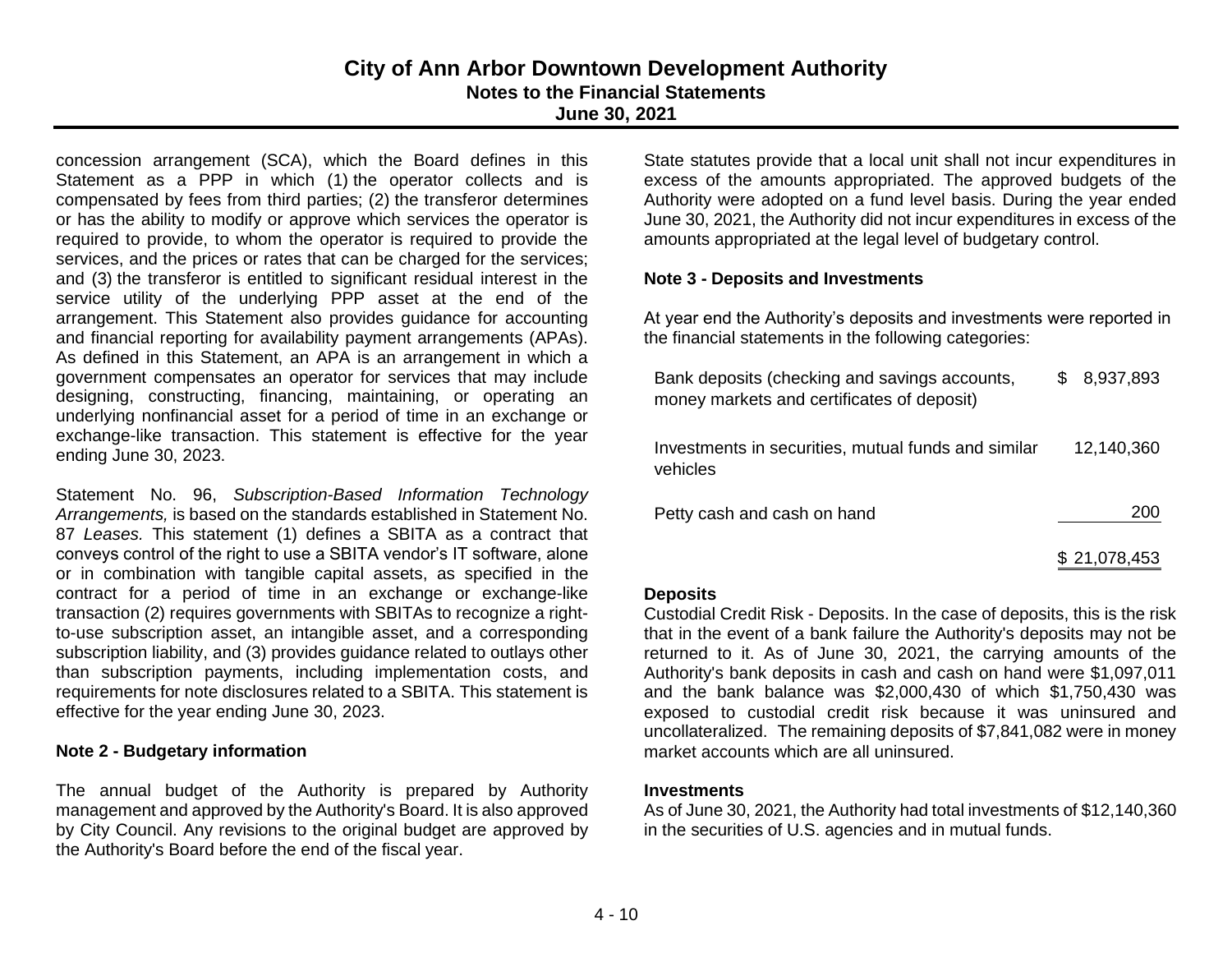# **City of Ann Arbor Downtown Development Authority Notes to the Financial Statements June 30, 2021**

Custodial Credit Risk - Investments. For an investment, custodial credit risk is the risk that, in the event of the failure of the counterparty, the Authority will not be able to recover the value of its investments or collateral securities that are in the possession of an outside party. State law does not require, but the Authority has adopted, an investment policy for investment custodial credit risk. Of the investments described above, the money market accounts are unclassified for custodial credit risk as it is part of an investment pool and the U.S. agencies securities are uninsured and unregistered, with securities held by the agent in the Authority's name.

Credit Risk - State law limits investments to specific government securities, certificates of deposit, and bank accounts with qualified financial institutions, commercial paper with specific maximum maturities and ratings when purchased, bankers acceptances of specific financial institutions, qualified mutual funds and qualified external investment pools as identified in the list of authorized investments above. The Authority's investment policy does not have specific limits in excess of state law on investment credit risk.

As of June 30, 2021, the Authority's investments in the U.S. agencies were rated AA+ by Standard & Poor's Global Investor Services.

Interest Rate Risk - State law limits the allowable investments and the maturities of some of those investments. The Authority's investment policy does not have specific limits in excess of state law on investment maturities as a means of managing its exposure to fair value losses arising from increasing interest rates.

As of June 30, 2021, the maturities of the Authority's investments in the U.S. agencies were as follows:

|                 |  |            | Investment Maturities (fair value by years) |        |  |              |  |  |  |
|-----------------|--|------------|---------------------------------------------|--------|--|--------------|--|--|--|
| Investment type |  | Fair Value | $1 - 5$                                     | ჩ - 10 |  | More than 10 |  |  |  |
|                 |  |            |                                             |        |  |              |  |  |  |
| U.S. Securities |  |            | 10,047,359 \$10,047,359                     |        |  |              |  |  |  |

Fair Value - The Authority categorizes its fair value measurements within the fair value hierarchy established by generally accepted accounting principles. The hierarchy is based on the valuation inputs used to measure the fair value of the asset. Level 1 inputs are quoted prices in active markets for identical assets; Level 2 inputs are significant other observable inputs; Level 3 inputs are significant unobservable inputs.

The Authority's recurring fair value measurements as of June 30, 2021 were related to its investments in mutual funds and government agency securities.

• Mutual funds of \$2,093,001 are valued using quoted market prices (Level 1 inputs)

• U.S. government agency securities of \$ 10,047,359 are valued using a matrix pricing model (Level 2 inputs).

Concentration of Credit Risk. State law limits allowable investments but does not limit concentration of credit risk as identified in the list of authorized investments above. The Authority's investment policy does not limit concentration of credit risk.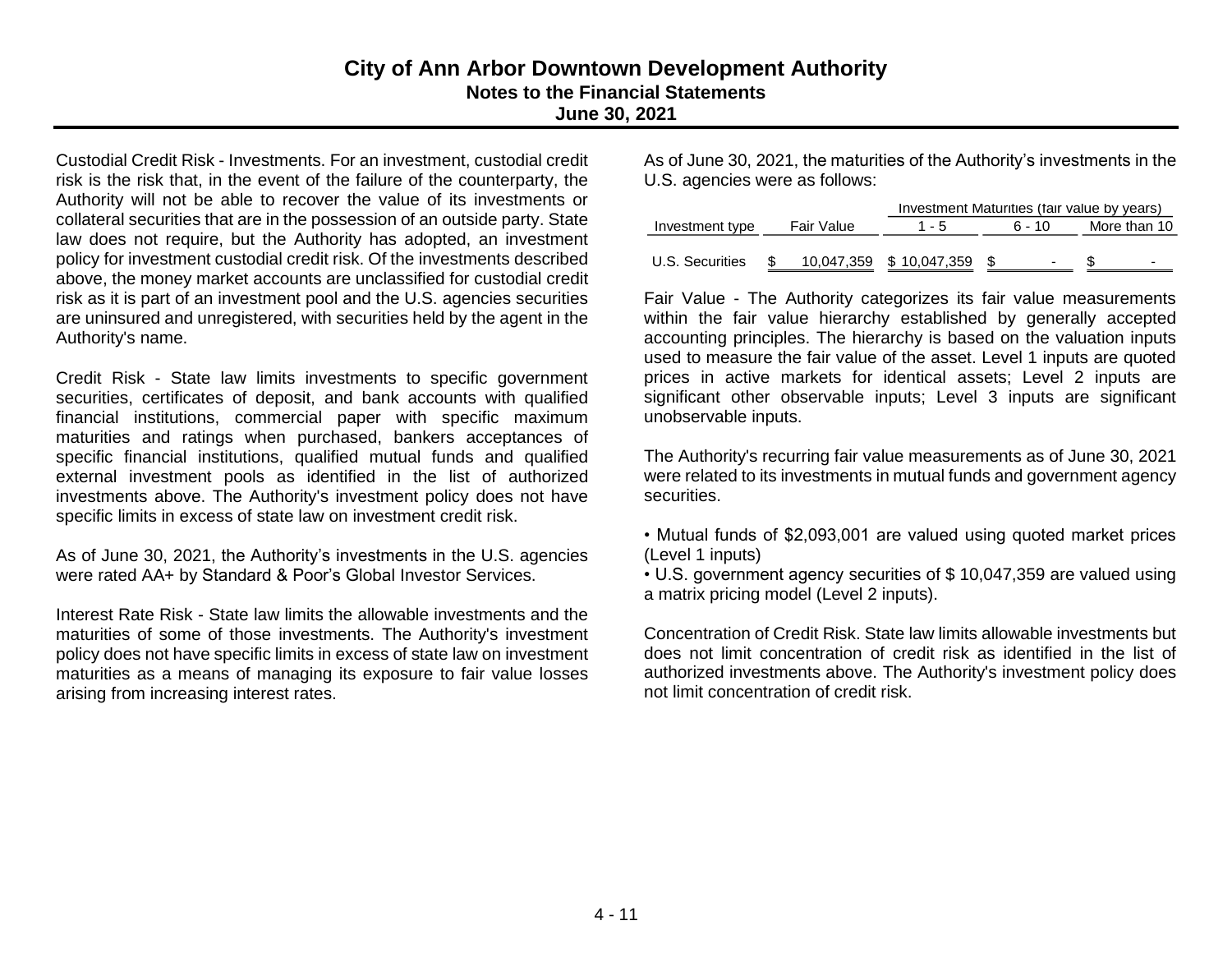### **Note 4 - Long-Term Liabilities**

The following is a summary of changes in long-term liabilities of the Authority for the year ended June 30, 2021:

|                                | Beginning<br>Balance | Additions | Reductions |         | Ending<br>Balance |         | Due Within<br>One Year |        |  |
|--------------------------------|----------------------|-----------|------------|---------|-------------------|---------|------------------------|--------|--|
| <b>Governmental activities</b> |                      |           |            |         |                   |         |                        |        |  |
| Compensated absences           | 182.566              | 61.856    |            | 134.444 |                   | 109.978 |                        | 33.480 |  |

#### **Note 5 - Debt Service Commitments**

The Authority has commitments to pay debt service for parking structures and pedestrian improvements. The debt issues are obligations of the City of Ann Arbor that the Authority has agreed, through action of its Board of Directors, to fund in whole, as applicable. The parking structure bonds and other construction bonds are to be serviced with revenues from the parking fund along with general fund revenues.

As of June 30, 2021, these commitments totaled \$54,345,000, and the remaining annual obligations are follows:

| Year Ending<br>June 30, | Principal |            |  |  |  |  |
|-------------------------|-----------|------------|--|--|--|--|
|                         |           |            |  |  |  |  |
| 2022                    | \$        | 3,755,000  |  |  |  |  |
| 2023                    |           | 3,625,000  |  |  |  |  |
| 2024                    |           | 3,735,000  |  |  |  |  |
| 2025                    |           | 3,860,000  |  |  |  |  |
| 2026                    |           | 3,965,000  |  |  |  |  |
| 2027-2031               |           | 20,720,000 |  |  |  |  |
| 2032-2035               |           | 14,685,000 |  |  |  |  |
|                         |           |            |  |  |  |  |
|                         |           | 54,345,000 |  |  |  |  |

#### **Note 6 - Risk Management**

The Authority participates in a risk management pool through the Michigan Municipal Risk Management Authority. The pool is organized under Public Act 138 of 1982, as amended, as a governmental group property and casualty self-insurance pool. In the event the pool's claims and expenses for a policy year exceed the total normal annual premiums for said years, all members of the specific pool's policy year may be subject to special assessment to make up the deficiency. The Authority has not been informed of any special assessments being required.

The Authority, as a component unit of the City of Ann Arbor, is covered from other losses as described in the note captioned "Risk Management" in the City's comprehensive annual financial report.

### **Note 7 - Noncancelable Operating Lease Obligations**

The Authority has entered into a noncancelable long-term operating lease.

The lease is for the rental of office space that requires monthly payments of \$7,975 which includes utilities through June 30, 2022. The current agreement may be extended for an optional term of five years with an annual adjustment increase of 3%.

#### **Note 8 - Parking Management Agreement**

The Authority has entered into an agreement with Republic Parking, Inc., (Republic) under which Republic operates various parking facilities in the City. Parking revenues collected are deposited directly in the Authority's bank account and the Authority is billed monthly for operating expenses incurred by Republic. Additionally, Republic is paid a management fee of \$10,417 per month as well as an annual incentive payment that is determined based on certain agreed-upon measures of performance. The agreement commenced on July 1, 2017. The term of this agreement is one year and shall automatically renew for up to four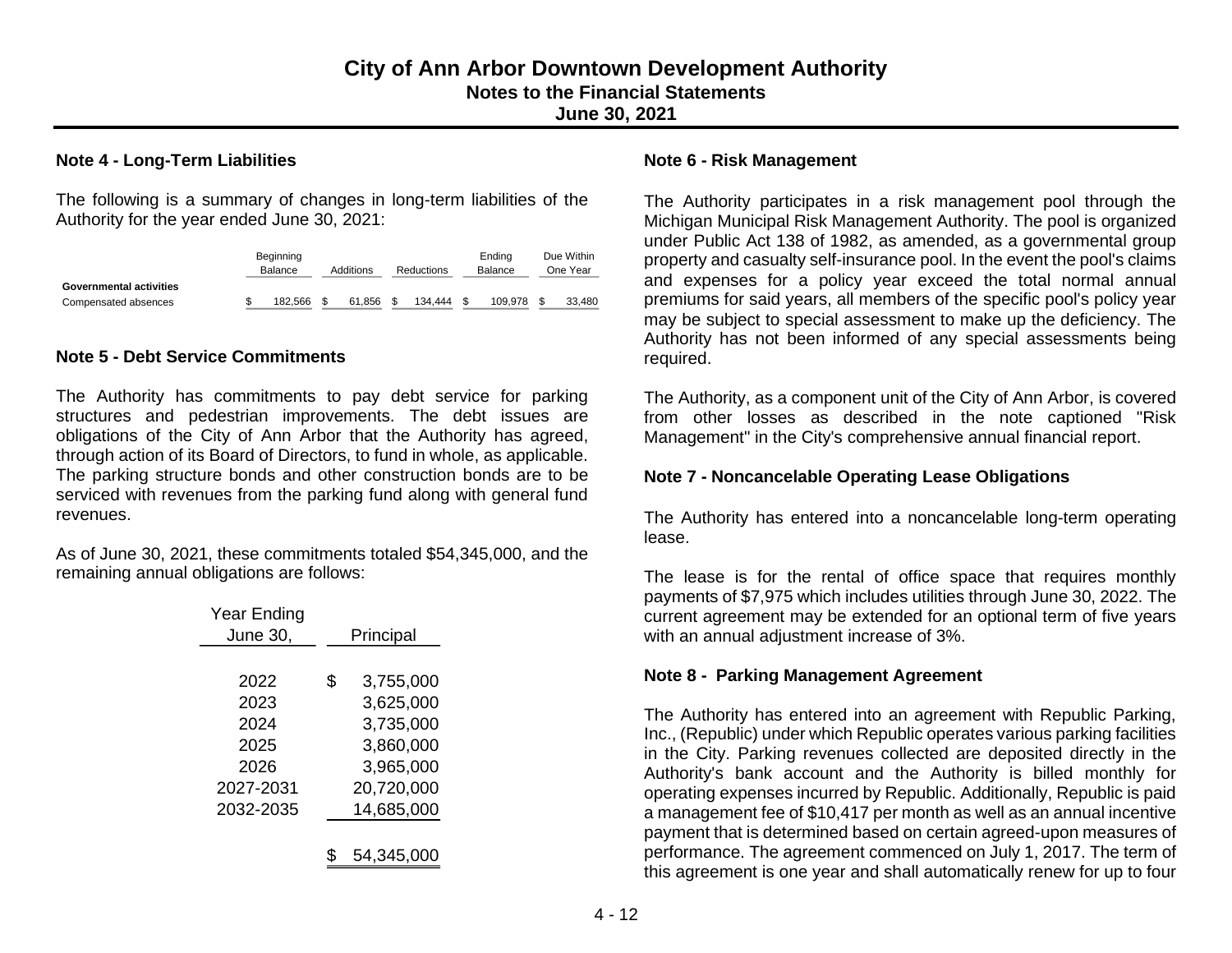# **City of Ann Arbor Downtown Development Authority Notes to the Financial Statements**

**June 30, 2021**

additional one-year terms unless the Authority should elect to terminate the agreement. The Authority must do so by giving a written notice no less than 90 days prior to the commencement of the applicable renewal period.

### **Note 9 - Master Parking Agreement with the City of Ann Arbor**

The Authority, pursuant to various lease agreements, is responsible for management of the entire public parking system for the City of Ann Arbor, with the exception of parking enforcement and the residential permit program. The original agreement is for the period of July 1, 2011 through June 30, 2033, and provides that the Authority will pay the City, within thirty-one (31) days of the end of each calendar quarter, seventeen percent (17%) of gross parking revenue, less certain expenses, received by the Authority during the prior quarter. The agreement was amended on March 1, 2017 to increase the percentage to twenty percent (20%) effective for the period of July 1, 2017 through June 30, 2019. On March 7, 2018 the increase to twenty percent (20%) was made permanent by the DDA Board.

These amounts are paid from the Authority's parking fund with revenues derived from charges for services at the various parking facilities.

### **Note 10 - Property Taxes**

Property tax revenue is derived pursuant to tax increment financing arrangements per State Statute 197 as amended (DDA Act). Real and personal property taxes are levied and attach as an enforceable lien on properties located within the boundaries of the tax increment financing district. The City of Ann Arbor bills and collects the taxes on behalf of the Authority. Delinquent taxes on ad valorem real property are purchased by the County of Washtenaw. Property tax revenue is recognized in the year it is levied in both the government-wide financial statements and in the fund financial statements.

#### **Note 11 - COVID-19 Pandemic**

As result of the global coronavirus pandemic of 2020, many organizations' financial picture has seen an unanticipated change. The duration and full effects of the outbreak are currently unknown, as the global picture continues to change daily. While management is hopeful that the impact is temporary in nature, a description of known and anticipated circumstances expected to have a significant impact on the Authority as of the date of management's review is as follows:

Investments – The Authority currently has no immediate plans to liquidate investments and remains focused on long term appreciation.

Revenues and Liquidity – The Authority does not foresee significant liquidity issues at this time, however, the effect the pandemic may have on future revenues is unknown. As of August 2021 month-end, Authority parking revenues continue to be down materially from prior years.

Accounts Receivable – The Authority has experienced material delays in collection of accounts receivable and has offered payment plans to customers in order to collect over time. However, if the pandemic leads to a protracted recession and such delays convert to bad debt, the Authority has sufficient liquidity to effectively mitigate any cash flow issues that could arise.

Additional Expenditures – The Authority took on some additional expenditures in 2021 to implement safety measures in the downtown area during the pandemic. But those additional expenditures were more than offset by expenditure cuts in other areas that were made to keep spending in line with reduced revenue streams.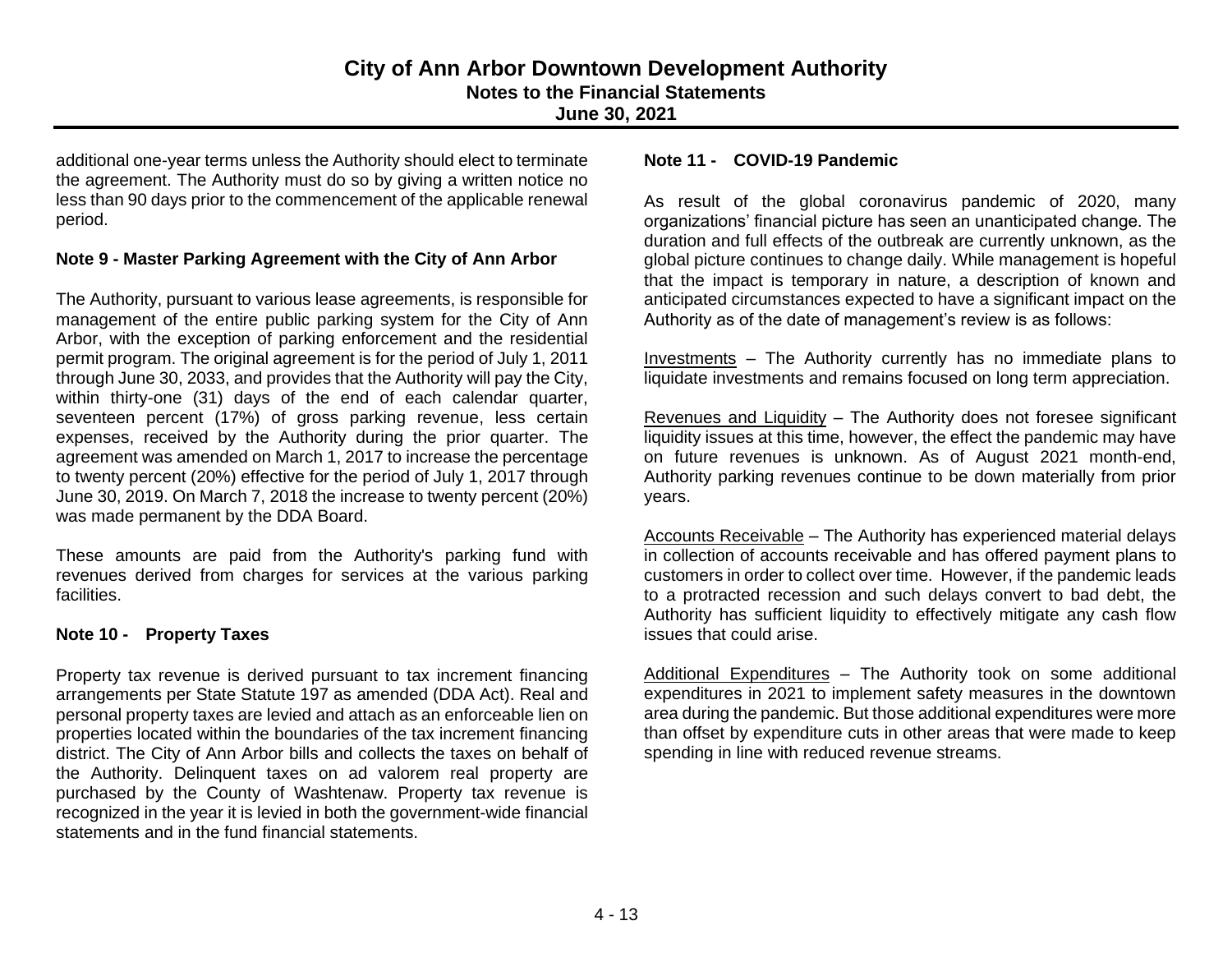# **For the Year Ended June 30, 2021 City of Ann Arbor Downtown Development Authority Required Supplementary Information Budgetary Comparison Schedule General Fund**

|                                                   |          | <b>Budgeted Amounts</b> |     |             |      |            | Actual<br>Over (Under)<br>Final |               |
|---------------------------------------------------|----------|-------------------------|-----|-------------|------|------------|---------------------------------|---------------|
|                                                   | Original |                         |     | Final       |      | Actual     |                                 | <b>Budget</b> |
| <b>Revenues</b><br>Taxes                          |          |                         |     |             |      |            |                                 |               |
| Property taxes                                    | \$       | 7,263,400               | \$. | 7,263,400   | - SS | 7,350,768  | - \$                            | 87,368        |
| Other revenue                                     |          | 129,600                 |     | 129,600     |      | 292,751    |                                 | 163,151       |
| Charges - general government                      |          | 2,144,200               |     | 7,581,100   |      | 3,910,224  |                                 | (3,670,876)   |
| Total revenues                                    |          | 9,537,200               |     | 14,974,100  |      | 11,553,743 |                                 | (3, 420, 357) |
| <b>Expenditures</b>                               |          |                         |     |             |      |            |                                 |               |
| General government                                |          |                         |     |             |      |            |                                 |               |
| Downtown development                              |          | 14,740,000              |     | 19,662,400  |      | 10,881,039 |                                 | (8,781,361)   |
| Excess (deficiency) of revenues over expenditures |          | (5,202,800)             |     | (4,688,300) |      | 672,704    |                                 | 5,361,004     |
| Fund balance - beginning of year                  |          | 9,131,039               |     | 9,131,039   |      | 9,131,039  |                                 |               |
| Fund balance - end of year                        |          | 3,928,239               |     | 4,442,739   |      | 9,803,743  | £.                              | 5,361,004     |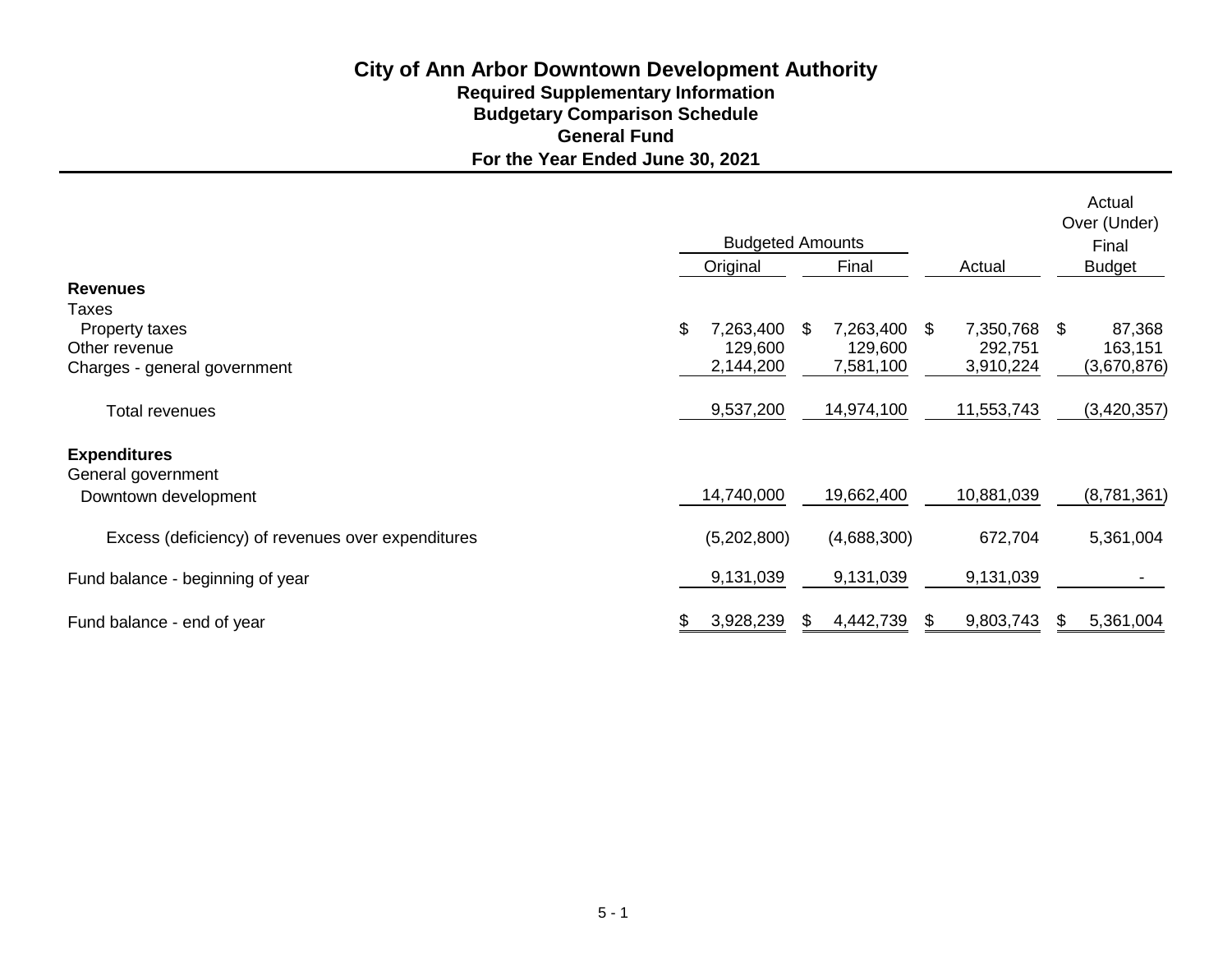# **For the Year Ended June 30, 2021 City of Ann Arbor Downtown Development Authority Required Supplementary Information Budgetary Comparison Schedule Parking Fund**

|                                                   |                  |                         |               |    |             | Actual<br>Over (Under) |  |
|---------------------------------------------------|------------------|-------------------------|---------------|----|-------------|------------------------|--|
|                                                   |                  | <b>Budgeted Amounts</b> |               |    | Final       |                        |  |
|                                                   | Original         |                         | Final         |    | Actual      | <b>Budget</b>          |  |
| <b>Revenues</b>                                   |                  |                         |               |    |             |                        |  |
| Charges for services                              | \$<br>25,006,600 | S.                      | 25,006,600    | \$ | 12,541,047  | \$(12, 465, 553)       |  |
| Other revenue                                     | 350,000          |                         | 350,000       |    | 281,936     | (68,064)               |  |
| <b>Total revenues</b>                             | 25,356,600       |                         | 25,356,600    |    | 12,822,983  | (12, 533, 617)         |  |
| <b>Expenditures</b>                               |                  |                         |               |    |             |                        |  |
| Current                                           |                  |                         |               |    |             |                        |  |
| Parking services                                  | 31,219,400       |                         | 31,773,100    |    | 14,694,750  | (17,078,350)           |  |
| Excess (deficiency) of revenues over expenditures | (5,862,800)      |                         | (6, 416, 500) |    | (1,871,767) | 4,544,733              |  |
| Fund balance - beginning of year                  | 13,012,589       |                         | 13,012,589    |    | 13,012,589  |                        |  |
| Fund balance - end of year                        | 7,149,789<br>\$  |                         | 6,596,089     | S  | 11,140,822  | 4,544,733              |  |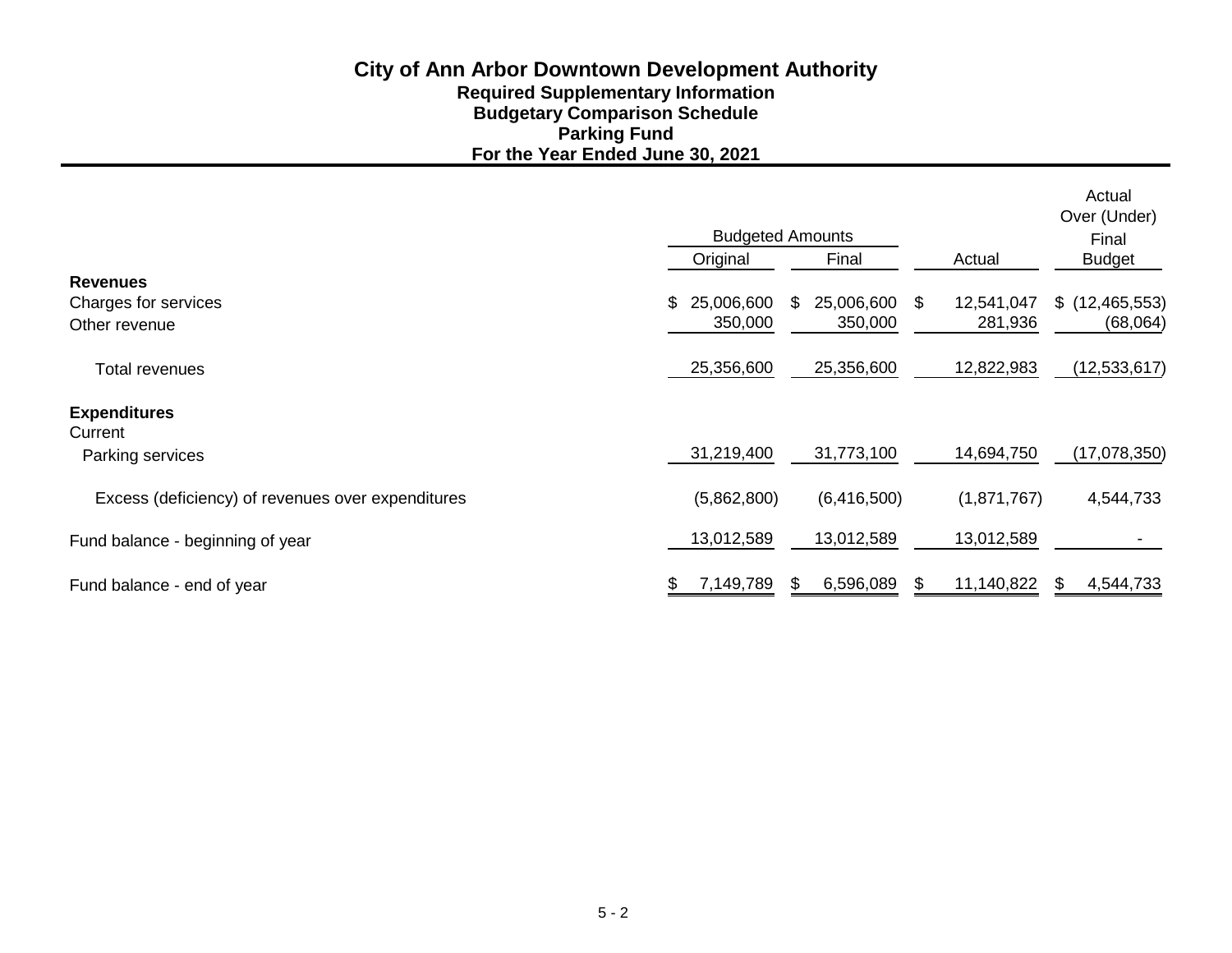

# **Report on Internal Control Over Financial Reporting and on Compliance and Other Matters Based on an Audit of Financial Statements Performed in Accordance With** *Government Auditing Standards*

# **Independent Auditors' Report**

Management and the Board of Directors City of Ann Arbor Downtown Development Authority Ann Arbor, Michigan

We have audited, in accordance with the auditing standards generally accepted in the United States of America and the standards applicable to financial audits contained in *Government Auditing Standards* issued by the Comptroller General of the United States, the financial statements of the governmental activities and each major fund of the City of Ann Arbor Downtown Development Authority, as of and for the year ended June 30, 2021, and the related notes to the financial statements, which collectively comprise the City of Ann Arbor Downtown Development Authority's basic financial statements, and have issued our report thereon dated October 25, 2021.

# **Internal Control Over Financial Reporting**

In planning and performing our audit of the financial statements, we considered the City of Ann Arbor Downtown Development Authority's internal control over financial reporting (internal control) as a basis for designing audit procedures that are appropriate in the circumstances for the purpose of expressing our opinions on the financial statements, but not for the purpose of expressing an opinion on the effectiveness of the City of Ann Arbor Downtown Development Authority's internal control. Accordingly, we do not express an opinion on the effectiveness of the City of Ann Arbor Downtown Development Authority's internal control.

A *deficiency in internal control* exists when the design or operation of a control does not allow management or employees, in the normal course of performing their assigned functions, to prevent, or detect and correct, misstatements on a timely basis. A *material weakness* is a deficiency, or a combination of deficiencies, in internal control, such that there is a reasonable possibility that a material misstatement of the entity's financial statements will not be prevented, or detected and corrected on a timely basis. A *significant deficiency* is a deficiency, or a combination of deficiencies, in internal control that is less severe than a material weakness, yet important enough to merit attention by those charged with governance.

Our consideration of internal control was for the limited purpose described in the first paragraph of this section and was not designed to identify all deficiencies in internal control that might be material weaknesses or significant deficiencies. Given these limitations, during our audit we did not